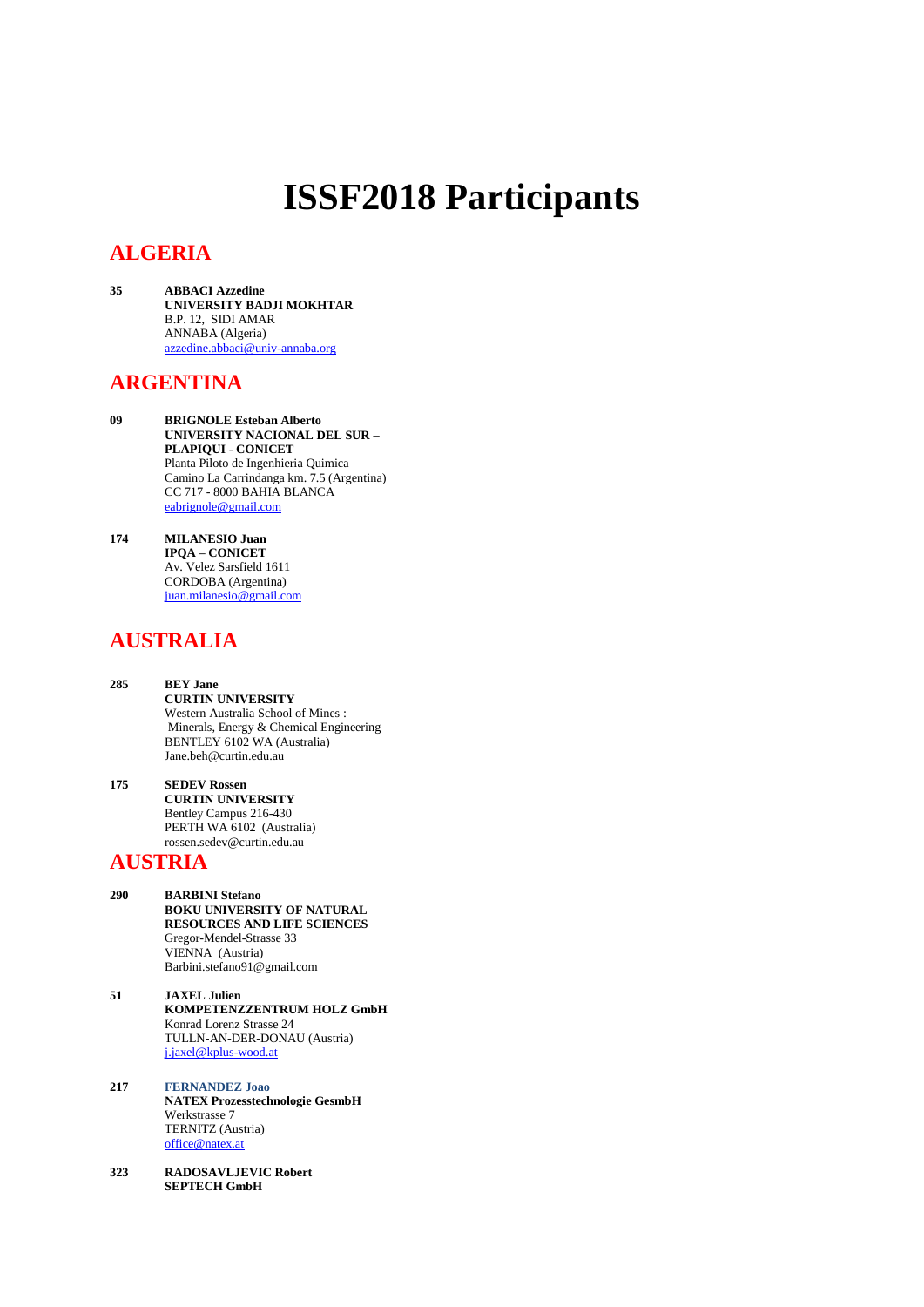Bahngasse 27 GOLS (Austria) Robert.r@septech.at

**238 SOVA Martin NATEX Prozesstechnologie GesmbH** Werkstrasse 7 TERNITZ (Austria) office@natex.at

## **BELGIUM**

- **60 FLEERACKERS Gunther** UC LEUVEN-LIMBOURG Herestraat 49 LEUVEN (Belgium) [gunther.fleerackers@ucll.be](mailto:gunther.fleerackers@ucll.be)
- **202 HOLAN Jan JANSSEN** Turnhoutseweg 23 BEERSE (Belgium)  $iholan1@its.jnj.c$
- **197 VAN LOON Albert JANSSEN** Turnhoutseweg 23 BEERSE (Belgium) [avloon@its.inj.co](mailto:avloon@its.inj.co)
- **196 VERVOORT Nico JANSSEN** Turnhoutseweg 23 BEERSE (Belgium) nvervoo8@its.inj.co
- **131 ZHANG Dongdong GHENT UNIVERSITY** Lelekaal 5 GENT (Belgium) [dongdong.zhang@ugent.be](mailto:dongdong.zhang@ugent.be)

# **BRAZIL**

- **05 ARCE Pedro UNIVERSITY OF SAO PAULO** Area 1 – Estrada Municipal do Campinho, s/n° CEP 12.602-810 LORENA,SP (Brazil) [parce@usp.br](mailto:parce@usp.br)
- **56 CASSEL Eduardo PONTIFICA UNIVERSIDADE CATOLICA DO RIO GRANDE DO SUL** Chemical Engineering Av. Ipiranga 6681 - Predio 30 - Sala 208 90619-900 PORTO ALEGRE (Brazil) **[cassel@pucrs.br](mailto:cassel@pucrs.br)**
- **67 FERREIRA Sandra FEDERAL UNIVERSITY OF SANTA CATARINA** EQA/CTC-UFSC FLORIANOPOLIS, SC (Brazil) [s.ferreira@ufsc.br](mailto:s.ferreira@ufsc.br)
- **244 GUINDANI Camila FEDERAL UNIVERSITY OF SANTA CATARINA** Trindade Campus FLORIANOPOLIS (Brazil) camiguindani@gmail.com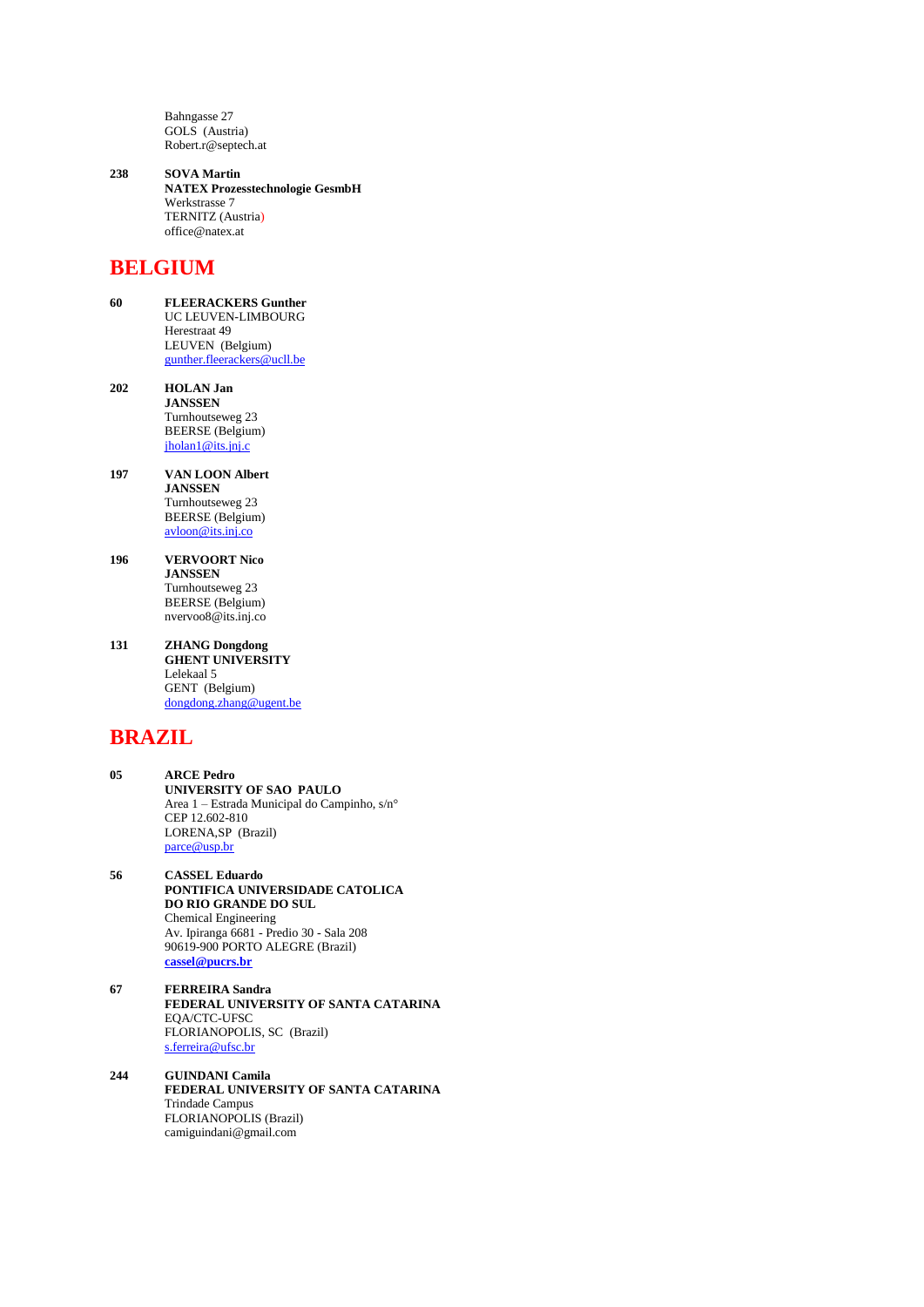- **154 KLEIN Elissandro Jair UNICAMP** Avenida Albert Einstein 500 CAMPINAS – SAO PAULO (Brazil) [elissandro.klein@hotmail.com](mailto:elissandro.klein@hotmail.com)
- **68 MEIRELES M. Angela A. LASEFI/DEA/UNICAMP** R. Monteiro Lobato, 80 CAMPINAS, S, CDP 13082-862 (Brazil) [maameireles@gmail.com](mailto:maameireles@gmail.com)
- **155 NOGUEIRA Gislaine LASEFI/DEA/UNICAMP** R. Monteiro Lobato, 80 CAMPINAS, S, CDP 13082-862 (Brazil) [gisnfaria@gmail.com](mailto:gisnfaria@gmail.com)
- **109 PEREIRA Camila FEDERAL UNIVERSITY OF RIO GRANDE DO NORTE** Av. Sen Salgado Filho 3000 NATAL (Brazil) [camila@eq.ufrn.br](mailto:camila@eq.ufrn.br)
- **145 PESSOA Fernando CENTRO UNIVERSITÁRIO SENAI CIMATEC** Av. Orlando Gomes, 1845 Piatã, CDP 41650-010 SALVADOR, BA (Brazil) pessoa@eq.ufri.br
- **137 REIS Páulia FEDERAL UNIVERSITY OF SANTA CATARINA** EQA/UFSC FLORIANOPOLIS, SC (Brazil) [pauliamaria.reis@gmail.com](mailto:pauliamaria.reis@gmail.com)
- **153 SOUZA Ana FEDERAL UNIVERSITY OF RIO DE JANEIRO** Av. Athos da Silveira Ramos, 149 RIO DE JANEIRO (Brazil) [souza.analu3@gmail.com](mailto:souza.analu3@gmail.com)
- **157 VARDANEGA Renata LASEFI/DEA/UNICAMP** R. Monteiro Lobato, 80 CAMPINAS, S, CDP 13082-862 (Brazil) renatavardanega@gmail.com
- **88 VARGAS Rubem P U C R S** Av. Ipiranga, 6681 PORTO ALEGRE (Brazil) rvargas@pucrs.br
- **89 VIGANO Juliane UNIVERSITY OF CAMPINAS** R. Carolina Germano Kokol, 126 CAMPINAS (Brazil) [julianevigano@gmail.com](mailto:julianevigano@gmail.com)
- **103 ZABOT Giovani Leone FEDERAL UNIVERSITY OF SANTA MARIA** Rua Ernesto Barros, 1345 CACHOEIRA DO SUL (Brazil) giovani.zabot@ufsm.br

# **CANADA**

**108 ARAUS SAMIENTO Karina UNIVERSITY OF ALBERTA**  $= 202990583$  Ave NW EDMONTON (Canada) arausser@ualberta.ca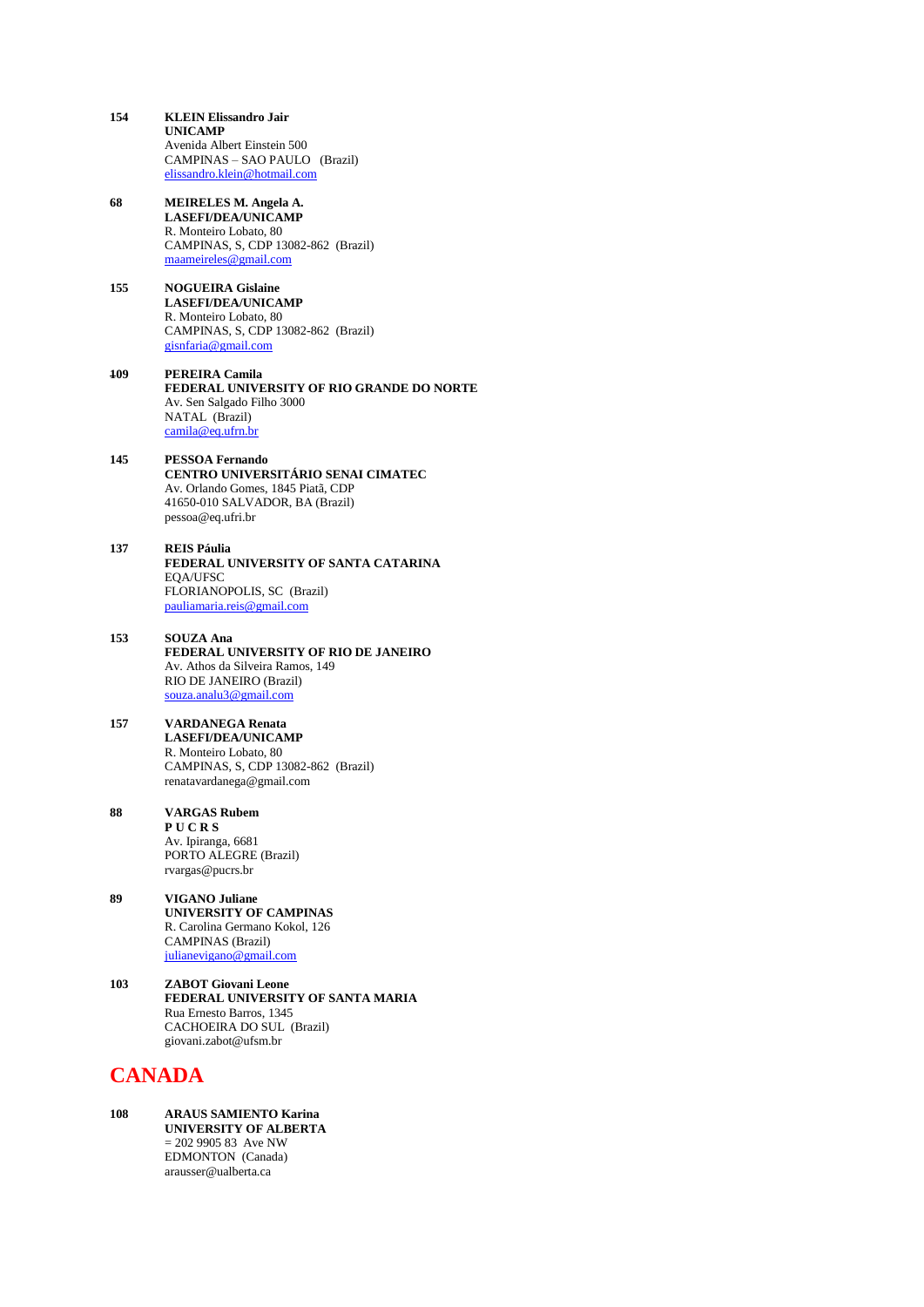- **08 BOROOMAND Alaleh UNIVERSITY OF ALBERTA**  $= 202990583$  Ave NW EDMONTON TGE 2b9 (Canada) [alaleh@ualberta.ca](mailto:alaleh@ualberta.ca)
- **275 BOUMGHAR Yacine CEPROCQ** 6220, Rue Sherbrooke Est. MONTREAL (PQ) [yboumghar@cmaisonneuve.qc.ca](mailto:yboumghar@cmaisonneuve.qc.ca)
- **147 CHOURIO CHAVEZ Angelica UNIVERSITY OF ALBERTA** = 202 9905 83 Ave NW EDMONTON (Canada) chourioc@ualberta.ca [alaleh@ualberta.ca](mailto:alaleh@ualberta.ca)
- **110 COSSEY Heidi UNIVERSITY OF ALBERTA**  $= 202990583$  Ave NW EDMONTON (Canada) [cossey@ualberta.ca](mailto:cossey@ualberta.ca)
- **316 DELGADO Luis CEAPRO** 7415 97 St. Nw EDMONTON (Canada) [ldelgado@ceapro.com](mailto:ldelgado@ceapro.com)
- **123 DO COUTO TOMAS Ricardo UNIVERSITY OF ALBERTA** Building F83, 6020 118 St. NW T6G 2E1 EDMONTON (Canada) [tomasdoc@ualberta.ca](mailto:tomasdoc@ualberta.ca)
- **148 EKAETTE Idaresit UNIVERSITY OF ALBERTA**  $= 202 9905 83$  Ave NW EDMONTON (Canada) [ekaette@ualberta.ca](mailto:ekaette@ualberta.ca)
- **125 GUIGARD Selma UNIVERSITY OF ALBERTA** Building F83, 6020 118 St. NW T6G 2E1 EDMONTON (Canada) [selma.guigard@ualberta.ca](mailto:selma.guigard@ualberta.ca)
- **03 KOZINSKI Janusz UNIVERSITY OF YORK** 4700 Keel Street TORONTO M3J 1P3 (Canada) [janusz.kozinski@lassonde.yorku.ca](mailto:janusz.kozinski@lassonde.yorku.ca)
- **38 PIORO Igor UNIVERSITY OF ONTARIO** 2000 Simoes str. North OSHAWA, Ontario (Canada) [Igor.pioro@uoit.ca](mailto:Igor.pioro@uoit.ca)
- **183 RAMIREZ CARDOZO Pedro CTTEI** 3005 Boul. de Tracy SOREL-TRACY (Canada) pedro.ramirez@cttei.com
- **136 RAZZERA HUERTA Raquel UNIVERSITY OF ALBERTA** = 202 9905 83 Ave NW EDMONTON (Canada) [razzerah@ualberta.ca](mailto:razzerah@ualberta.ca)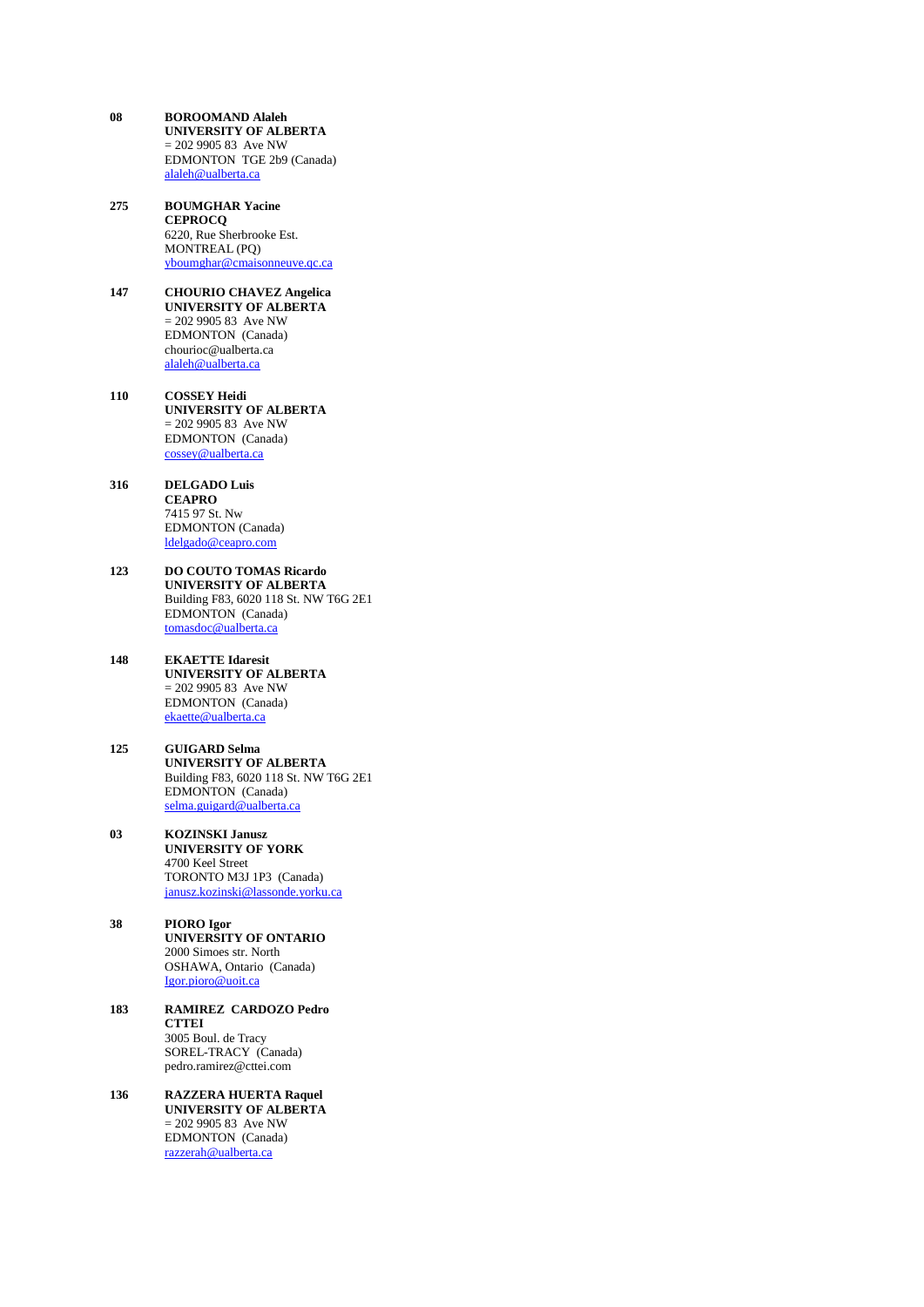- **126 ROODPEYMA Maedeh UNIVERSITY OF ALBERTA** 116 St. and 85 Ave. NW EDMONTON (Canada) [roodpeyma@ualberta.ca](mailto:roodpeyma@ualberta.ca)
- **214 SANTOS Eileen UNIVERSITY OF ALBERTA**  $= 202990583$  Ave NW EDMONTON (Canada) **[esantos@ualberta.ca](mailto:esantos@ualberta.ca)**
- **229 SEIFRIED Bernhard UNIVERSITY OF ALBERTA** Dept. of Food Science and Nutritional Sciences 779 Wheeler Road EDMONTON, Alberta T6J 5G7 (Canada) bseifried@ceapro.com
- **119 TEMELLI Feral UNIVERSITY OF ALBERTA** = 202 9905 83 Ave NW EDMONTON (Canada) [feral.temelli@ualberta.ca](mailto:feral.temelli@ualberta.ca)
- **124 UNDERWOOD Eleisha UNIVERSITY OF ALBERTA** Building F83, 6020 118 St. NW T6G 2E1 EDMONTON (Canada) eleisha@ualberta.ca
- **14 VERMETTE Jean-François** C T T E I 3005 Boul. De Tracy SOREL-TRACY (Canada) [jeanfrancois.vermette@cttei.com](mailto:jeanfrancois.vermette@cttei.com)
- **84 ZHAO Yujia (Miss) UNIVERSITY OF ALBERTA**  $= 202990583$  Ave NW EDMONTON , Ab T6G 2P5 (Canada) [yzhao5@ualberta.ca](mailto:yzhao5@ualberta.ca)

# **CHILE**

- **221 DEL VALLE José PONTIFICA UNIVERSITY CATOLICA DE CHILE** Dept. Ingenieria Quimica y Bioprocesos Vicuna Mackenna 4860, Macul SANTIAGO, 4860 (Chile) [delvalle@ing.puc.cl](mailto:delvalle@ing.puc.cl)
- **269 NUÑEZ Gonzalo UNIVERSIDAD TÉCNICA FEDERICO SANTA MARIA** Av. Vicuña Mackenna 3939 San Joaquin SANTIAGO (Chile) Gonzalo.nunezm@usm.cl

# **CHINA**

**46 LI Aijiu SHANDONG UNIVERSITY** 17923 Jingshi Road **JINAN (China)** [Liaiju57@sina.com](mailto:Liaiju57@sina.com)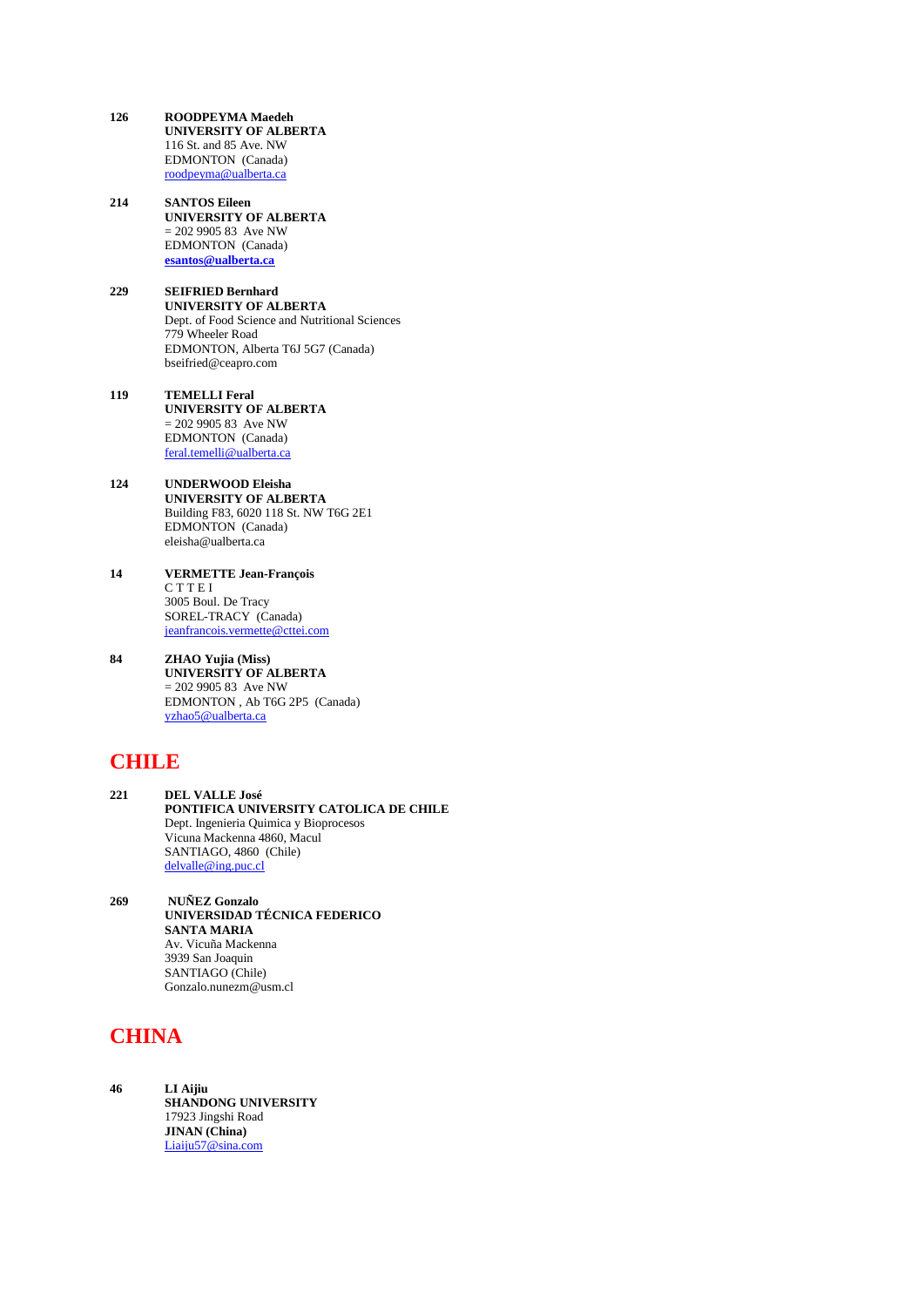- **138 LEI Bao EAST CHINA UNIVERSITY OF SCIENCE AND TECHNOLOGY** N° 130, Meilong Road 200237 SHANGHAI (China) [baolei66@qq.com](mailto:baolei66@qq.com)
- **45 SUN Fayu SHANDONG UNIVERSITY** 17923 Jingshi Road JINAN (China) [sunfayu123@163.com](mailto:sunfayu123@163.com)
- **63 HU Dong-dong EAST CHINA UNIVERSITY OF SCIENCE AND TECHNOLOGY** N° 130, Meilong Road 200237 SHANGHAI (China) [hudd@ecust.edu.cn](mailto:hudd@ecust.edu.cn)
- **44 QIAO GuoYue STATE KEY LABORATORY OF FINE CHEMICALS DALIAN UNIVERSITY OF TECHNOLOGY** 2 Ling, Gong Road,Gan Jing District DALIAN 116024 (China) [919786237@qq.com](mailto:919786237@qq.com)
- **105 QIANG Wei EAST CHINA UNIVERSITY OF SCIENCE AND TECHNOLOGY** N° 130 Meilong Road 20037 SHANGHAI (China) [qiangwei\\_0103@163.com](mailto:qiangwei_0103@163.com)
- **53 TANG Shaokun TIANJIN UNIVERSITY** 135 ≠ Yaguan Road, Jinnan District TIANJIN 300354 (China) shktang@tju.edu.cn
- **47 WANG Weiqiang SHANDONG UNIVERSITY** 17923 Jingshi Road JINAN (China) [wqwang@sdu.edu.cn](mailto:wqwang@sdu.edu.cn)
- **203 YUN Jimmy HEBEL SCIENCE AND TECHNOLOGY UNIVERSITY** Shijiazhuang Hebei Province SHIJIAZHUANG (China) **[Jimmy.yun@unsw](mailto:Jimmy.yun@unsw)**.edu.au
- **106 ZHAO Ling EAST CHINA UNIVERSITY OF SCIENCE AND TECHNOLOGY** N° 130 Meilong Road 20037 SHANGHAI (China) [zhaoling@ecust.edu.cn](mailto:zhaoling@ecust.edu.cn)

## **COLOMBIA**

- **272 BOLANOS Gustavo UNIVERSIDAD DEL VALLE** Dept. of Chemical Processes P.O. Box 25360 000-CALI (Colombia) [gustavo.bolanos@correounivalle.edu.co](mailto:gustavo.bolanos@correounivalle.edu.co)
- **181 BUELVAS-PUELLO Luis Miguel NATIONAL UNIVERSITY OF COLOMBIA** Carrera  $\neq$  45 26-85 BOGOTA (Colombia) [lmbuelvasp@unal.edu.co](mailto:lmbuelvasp@unal.edu.co)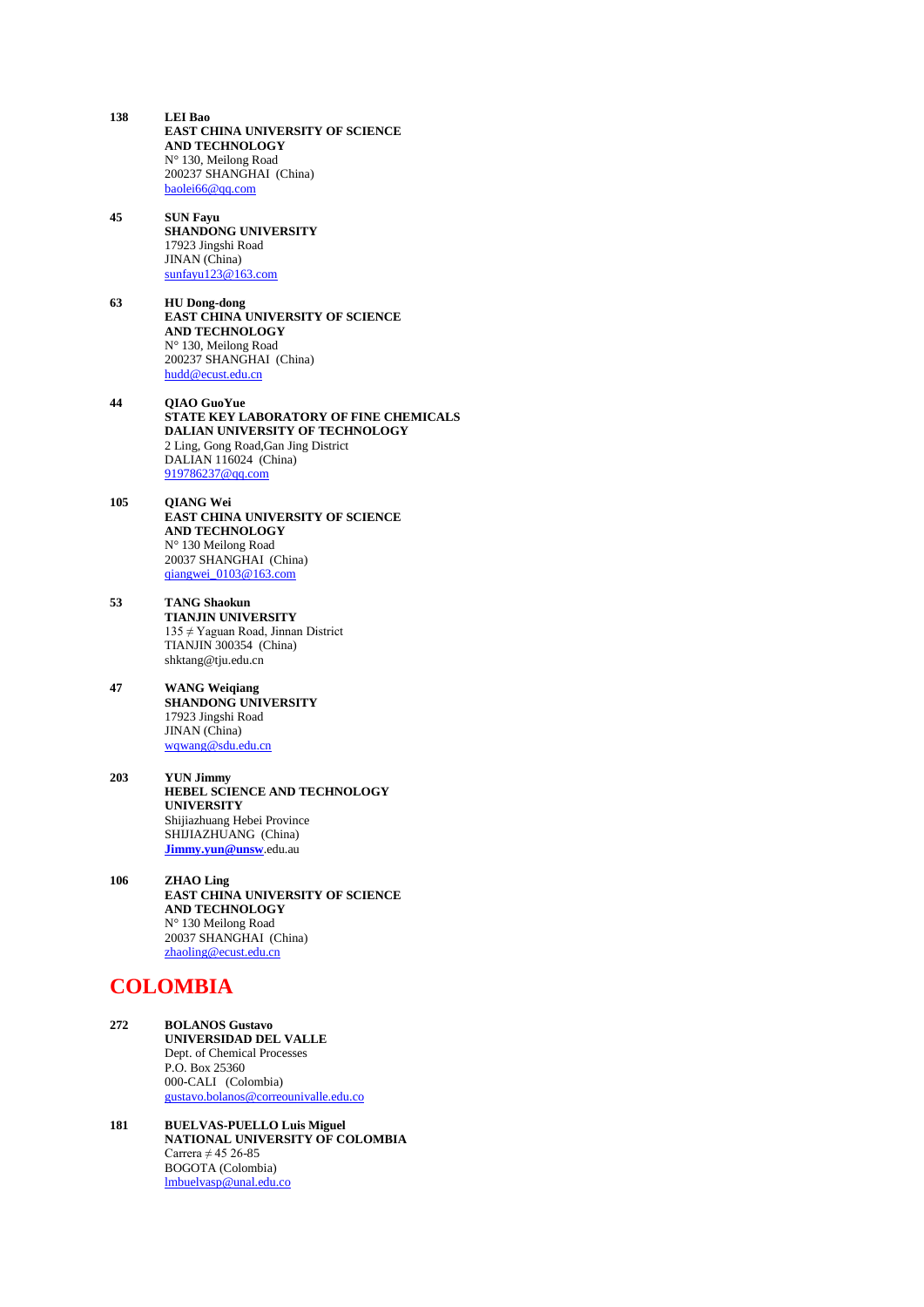- **11 FRANCO-ARNEDO Gabriela NATIONAL UNIVERSITY OF COLOMBIA** Av. 30th 845-03 BOGOTA (Colombia) [gafrancoar@unal.edu.co](mailto:gafrancoar@unal.edu.co)
- **321 PARDO CASTAÑO Camilo UNIVERSIDAD DEL VALLE** P.O. Box 25360 CALI (Colombia) Camilo.pardo@correunivalle.edu.co

# **DENMARK**

161 **GHANI Mozhdeh BIOMODICS ApS** Gregersensvej 7 DK-2630 TAASTRUP (Denmark) [mg@blomodics.com](mailto:mg@blomodics.com)

### **FINLAND**

- **255 SUNDQVIST Petri UNIVERSITY OF OULU** Erkki Koiso-Kanttilan katu 3 Linnanmaa 90570 OULU (Finland) [petrisunq@gmail.com](mailto:petrisunq@gmail.com)
- 254 **VAANANEN Juha UNIVERSITY OF OULU** Erkki Koiso-Kanttilan katu 3 Linnanmaa 90570 OULU (Finland) **Juha.vaananen@oulu.fi**

## **FRANCE**

- **211 AFINDOULI Luc ICMCB** 87, Avenue Dr. Schweitzer F-33608 PESSAC (France) [Luc.Afindouli@icmcb.cnrs.fr](mailto:Luc.Afindouli@icmcb.cnrs.fr)
- **325 AMADOR Jennifer Heidi INTERNATIONAL FLAVORS & FRAGRANCES** Parc Industriel des Bois de Grasse 18/20 Avenue Joseph Honoré Isnard 06000 GRASSE (France) Jenniferheidi.amador@iff.com
- **258 AUBERT Guillaume ICMCB-CNRS**  87, Avenue Dr Schweitzer F-33600 PESSAC (France) [Guillaume.aubert@icmcb.cnrs.fr](mailto:Guillaume.aubrrt@icmcb.cnrs.fr)
- **233 AUXEMERY Aimery ICMCB-CNRS** 87, Avenue du Dr A. Schweitzer F-33608 PESSAC CEDEX (France) aimery.auxemery@icmcb.cnrs.fr

#### **232 AYMONIER Cyril**

**ICMCB-CNRS** 87, Avenue du Dr A. Schweitzer F-33608 PESSAC CEDEX (France) **[cyril.aymonier@icmcb.cnrs.fr](mailto:cyril.aymonier@icmcb.cnrs.fr)**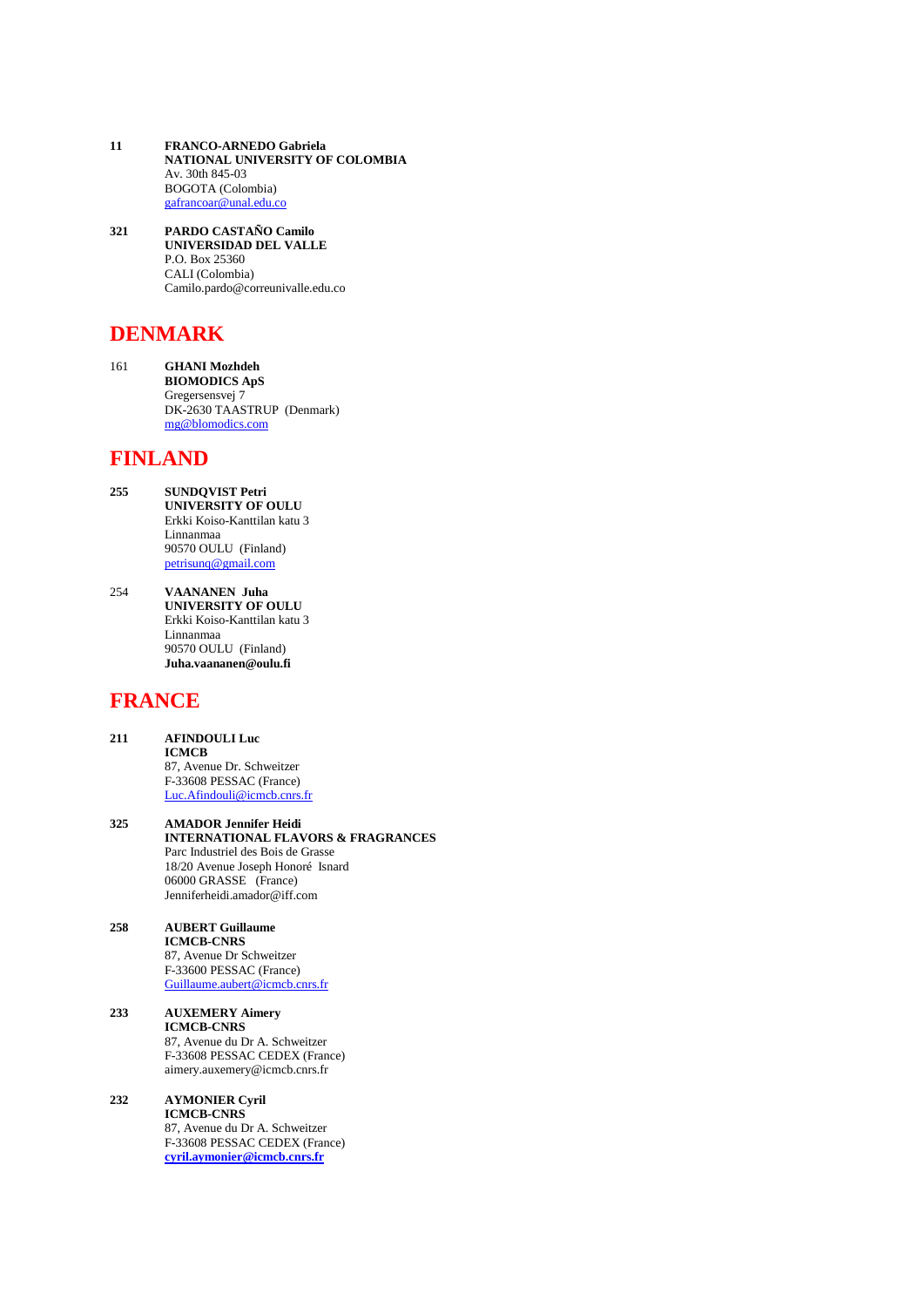- **13 BADENS Elisabeth AIX-MARSEILLE UNIVERSITY** M2P2 UMR CNRS 7340 Europôle de l'Arbois – BP 80 F-13545 AIX EN PROVENCE (France) [elisabeth.badens@univ-amu.fr](mailto:elisabeth.badens@univ-amu.fr)
- **243 BARTH Danielle UNIVERSITE DE LORRAINE E.N.S.I.C.**  Laboratoire Réactions et Génie des Procédés 1, Rue Grandvile - B.P. 20451 F-54001 NANCY CEDEX (France) [danielle.barth@univ-lorraine.fr](mailto:danielle.barth@univ-lorraine.fr)
- **283 BIADILLAH Youssef GECKO BIOMEDICA** 74, Faubourg Saint Antoine F-75012 PARIS (France) [ybiadillah@geckobiomedical.com](mailto:ybiadillah@geckobiomedical.com)
- **268 BOUDU Jean MESSER FRANCE SAS** 24, Quai Galliéni – VS 90040 F-92156 SURESNES CEDEX [jbaudu@messer.fr](mailto:jbaudu@messer.fr)
- **294- BOUILHAC Cécile INSTITUT CHARLES GERHARDT UNIVERSITE DE MONTPELLIER** Place Eugène Bataillon F-34095-MONTPELLIER (France) [Cecile.bouilhac@umontpellier.fr](mailto:Cecile.bouilhac@umontpellier.fr)
- **303 BREDEAU Stéphane DENSE FLUID DEGREASING SA (DFD)** 17, Rue du Lac Léman Savoie Technolac, BP 90365 F-73372 LE BOURGET DU LAC CEDEX stephane.bredeau@dfd-co2.com
- **237 CAILLEUX Antoine MAXIMATOR** 17, Rue Parmentier F-60290 RANTIGNY (France) [acailleux@maximatorfrance.com](mailto:acailleux@maximatorfrance.com)
- **220 CAMY Séverine UNIVERSITE DE TOULOUSE** LABORATOIRE DE GENIE CHIMIQUE 4, Allée Emile Monso F-31106 TOULOUSE CEDEX (France) [severine.camy@ensiacet.fr](mailto:severine.camy@ensiacet.fr)
- **278 CAREME Christel IMERYS** Le Poirier F-31850 MONDOUZIL (France) [christel.careme@imerys.com](mailto:christel.careme@imerys.com)
- **277 CESARINI Amandine MANE** Route de Gourdon F-06620 BAR SUR LOUP (France) [Amandine.cesarini@mane.com](mailto:Amandine.cesarini@mane.com)
- **33 CLAVIER Jean-Yves SUP ENG** 5, Rue Vercingétorix F-75014 PARIS (France) [info@supeng.fr](mailto:info@supeng.fr)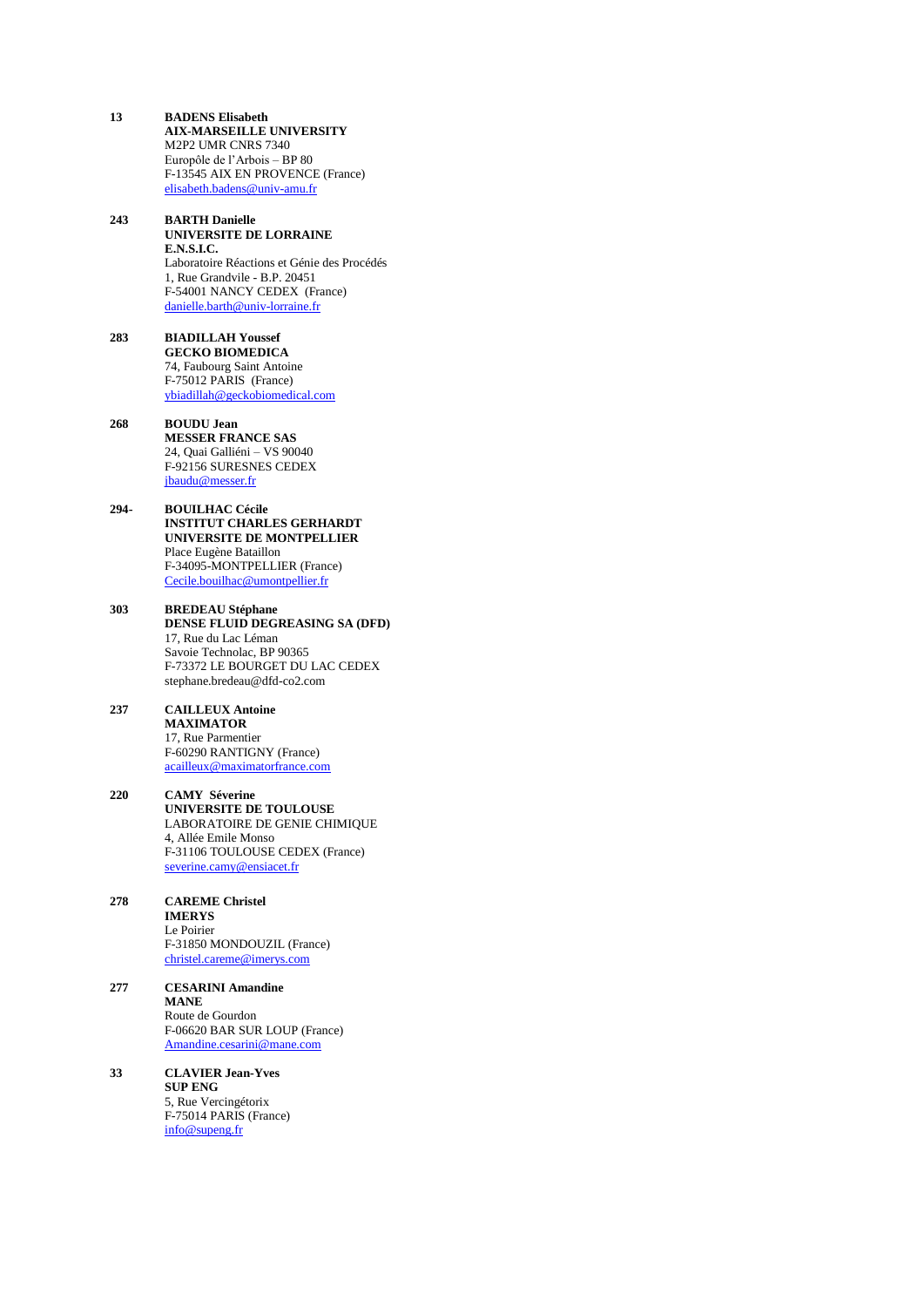- **189 CLERCQ Sébastien AIX-MARSEILLE UNIVERSITY** Europôle de l'Arbois – BP 80 Bât. Laennec, Hall C F-**13545 AIX EN PROVENCE** (France) Sebastien.clercq@univ-amu.fr
- **184 CONDORET Jean-Stéphane E.N.S.I.A.C.E.T.** Laboratoire de Génie Chimique 4, Allée Emile Monso BP 84234 F-31432 TOULOUSE CEDEX (France) [Jeanstephane.condoret@ensiacet.fr](mailto:Jeanstephane.condoret@ensiacet.fr)
- 111 **CRAMPON Christelle AIX-MARSEILLE UNIVERSITY Europôle de l'Arbois - BP 80** Bât Laënnec, Hall C 13545 AIX EN PROVENCE [christelle.crampon@univ-amu.fr](mailto:christelle.crampon@univ-amu.fr)
- **209 DARPENTIGNY Clémentine** CEA/LETI Minatec Campus F-38084 GRENOBLE (France) [clementine.darpentigny@cea.fr](mailto:clementine.darpentigny@cea.fr)
- **102 DELEAU Thomas ECOLE DES MINES D'ALBI** Centre RAPSODE - Campus Jarlard F-81013 ABI (France) [thomas.deleau@mines-albi.fr](mailto:thomas.deleau@mines-albi.fr)
- **262 DE MARCO Maria Letizia ICMCB-CNRS** 87, Avenue Dr Schweitzer F-33600 PESSAC (France) [Maria-letizia.de-marco@icmcb.cnrs.fr](mailto:Maria-letizia.de-marco@icmcb.cnrs.fr)

#### **36 DESHAYES Nicolas EXTRATEX** 69, Rue Louis Marin

F-54230 NEUVES MAISONS (France) [n.deshayes@extratex-sfi.com](mailto:n.deshayes@extratex-sfi.com)

- **120 DJERAFI Rania AIX-MARSEILLE UNIVERSITY** Europôle de l'Arbois - BP 80 F-13545 AIX EN PROVENCE (France) djerafi.rania@gmail.com
- **224 DUBOURG Caroline MANE** Route de Gourdon F-06620 BAR SUR LOUP (France) [caroline.dubourg@mane.com](mailto:caroline.dubourg@mane.com)
- **116 DUFOUR Cyril BONTOUX SAS** Quartier Aguzon Lieu Dit Le Clot F-26170 SAINT AUBAN SUR L'OUVEZE (France) [cyril.dufour@bontoux.com](mailto:cyril.dufour@bontoux.com)
- **242 DUPUIT-COSSE Jérémy ECOLE DES MINES D'ALBI** RAPSODEE Campus Jarlard F-81013- ALBI CEDEX 05 (France) [jdupuitc@mines-albi.fr](mailto:jdupuitc@mines-albi.fr)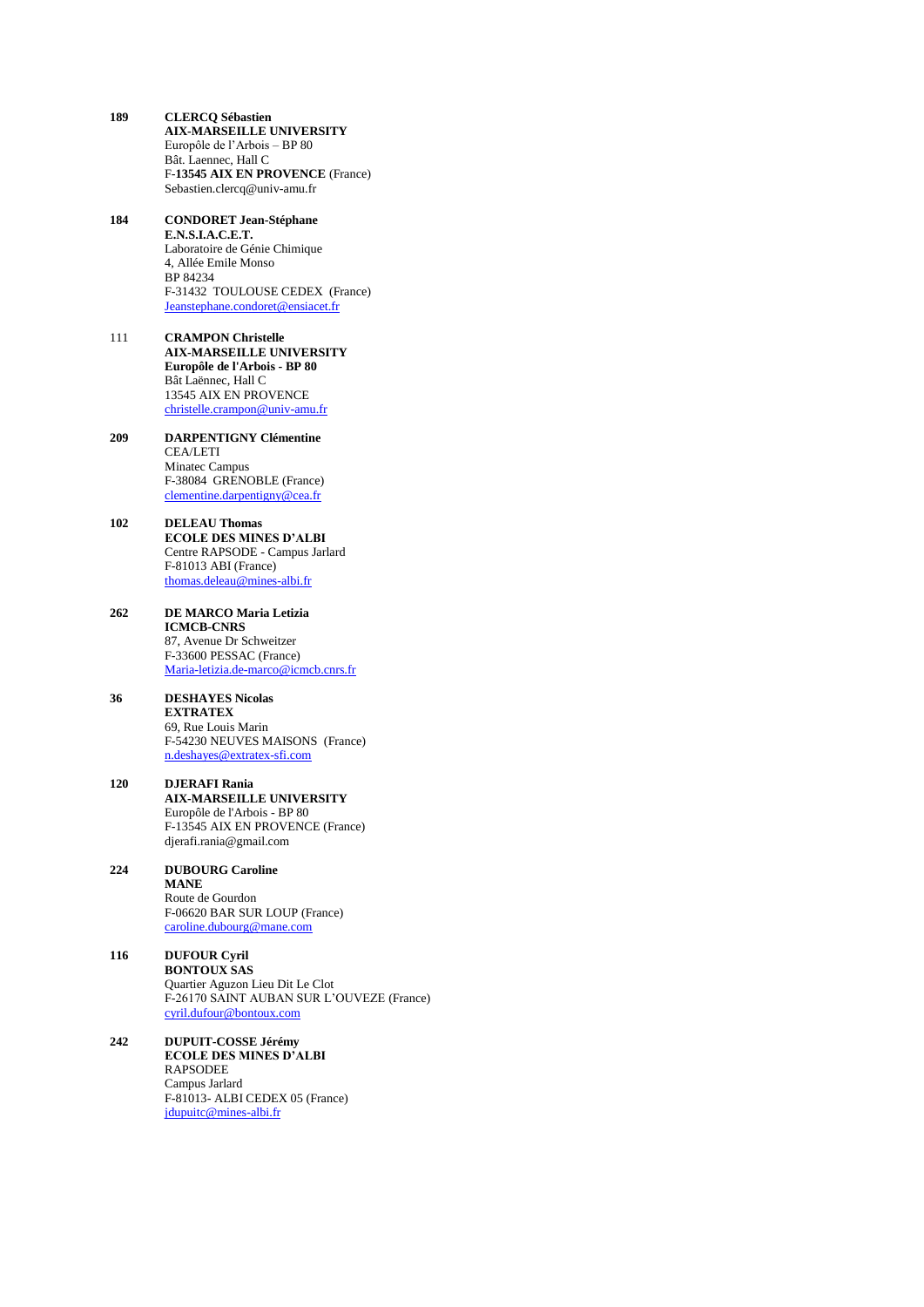- **239 ERRIGUIBLE Arnaud 12 M – Bordeaux INP** 16, Avenue Pey Berland F-33608 PESSAC (France) erriguible@enscbp.fr
- **115 FAGES Jacques ECOLE DES MINES D'ALBI** Campus Jarlard F-81013 ABI (France) [jacques.fages@mines-albi.fr](mailto:jacques.fages@mines-albi.fr)
- **300 FERON Damien DEN-SERVICE DE LA CORROSION ET DU COMPORTEMENT DES MATERIAUX DANS LEUR ENVIRONNEMENT (SCCME)** CEA, Université Paris-Saclay, Gif-sur-Yvette (France) [Damien.FERON@cea.fr](mailto:Damien.FERON@cea.fr)
- **276 FERRET Jocelyne IMERYS PRFORMANCE ADDITIVE** 2 Place E. Bouilleres F-31036 TOULOUSE CEDEX 1 [jocelyne.ferret@imerys.com](mailto:jocelyne.ferret@imerys.com)
- **295 GANNAY Julien SEDERMA** 29, Rue du Chemin Vert F-78610 LE PERRAY EN YVELINES [Julien.gannay@sederma.fr](mailto:Julien.gannay@sederma.fr)
- **279 GARNIER Sébastien COSMO INTERNATIONAL INGREDIENTS** 855, Avenue Dr Maurice Donat ZAC du Font de l'Orme F-06250 MOUGINS sébastien.garnier@cosmo-ingredients.com
- **231 GUIDON Jérôme EXTRATEX** 69, Rue Louis Marin F-54230 NEUVES MAISONS (France)
- **248 GUIZARD Christian I F S** Bâtiment INEED 1, Rue Marc Seguin – Rovaltain TGV F-26300 ALIXAN (France) [c.guizard@supercriticalfluid.org](mailto:c.guizard@supercriticalfluid.org)
- **235 HARSCOAT-SCHIAVO Christelle UNIVERSITE DE BORDEAUX**  BORDEAUX INP-CNRS Laboratoire CBMN Bât. B14, Allée G. Saint Hilaire F-33608 PESSAC (France) [Christelle.harscoat-schiavo@u-bordeaux.fr](mailto:Christelle.harscoat-schiavo@u-bordeaux.fr)
- **281 HIRONDART Mathilde MANE** Route de Gourdon F-06620 BAR SUR LOUP [mathilde.hirondart@mane.com](mailto:mathilde.hirondart@mane.com)
- **104 LABAUZE Hélène ENSIACET** 4 Allée Emile Monso – CS 84324 F-31432 TOULOUSE (France) [helene.labauze@ensiacet.fr](mailto:helene.labauze@ensiacet.fr)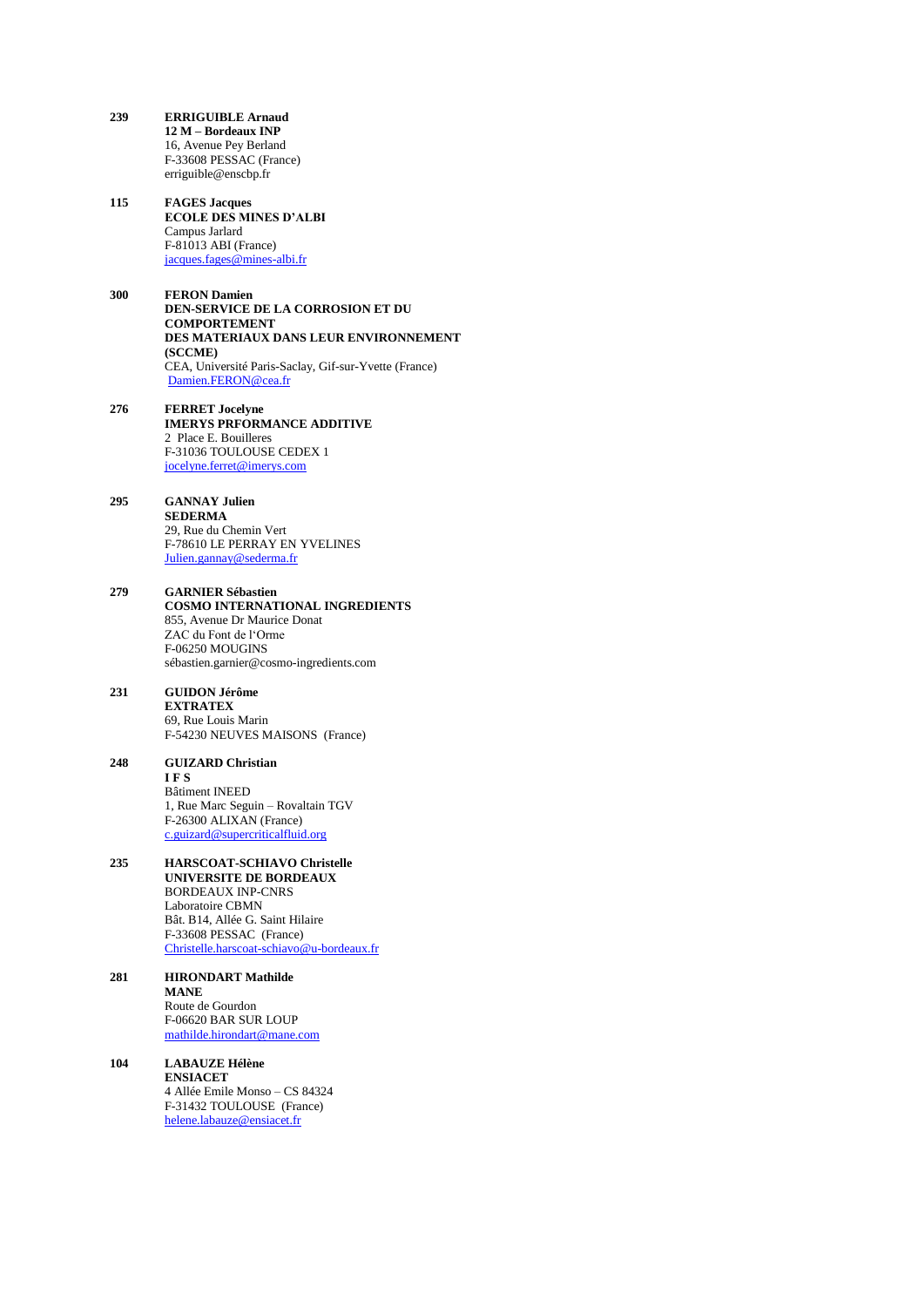- **215 LAGRUE Jérémy SFE PROCESS** 50, Bd du Maréchal Lyautey F-54600 VILLERS LES NANCY [jlagrue@sfe-process.com](mailto:jlagrue@sfe-process.com)
- **318 LAVOINE Sophie CHARABOT** 10, Avenue Y.-E. Baudoin 06130 GRASSE (France) [sophie.lavoine@charabot.com](mailto:sophie.lavoine@charabot.com)
- **227 LEFEVRE Sébastien INOVERTIS** 255, Rue Gustave Eiffel F-26290 DONZERE (France) [s.lefevre@inovertis.fr](mailto:s.lefevre@inovertis.fr)
- **247 LEGROS Benoît I F S** Bâtiment INEED 1, Rue Marc Seguin – Rovaltain TGV F-26300 ALIXAN (France) [b.legros@supercriticalfluid.org](mailto:b.legros@supercriticalfluid.org)
- **252 MARRE Samuel ICMCB-CNRS** 87, Avenue du Dr Schweitzer F-33608 -PESSAC (France) [Samuel.marre@icmcb.cnrs.fr](mailto:Samuel.marre@icmcb.cnrs.fr)
- **79 MERIAN Gildas TOP INDUSTRIE** 79 , Rue de Marinoni - BP 38 F**-**77000 VAUX LE PENIL (France) [info@top-industrie.fr](mailto:info@top-industrie.fr)
- **76 MOUAHID Adil AIX-MARSEILLE UNIVERSITY** Europôle de l'Arbois - BP 80 Bât. Laennec, Hall C F-13545 AIX EN PROVENCE (France) [Adil.mouahid@univ-amu.fr](mailto:Adil.mouahid@univ-amu.fr)
- **319 NOEL Céline ARJOWIGGINS** 10, Rue Jean Arnaud F-38500 VOIRON (France) Celine.noel@arjowiggins.com
- **240 NONGLATON Guillaume UNIVERSITE DE GRENOBLE CEA LEFI**  Minatec Campus F-38000 GRENOBLE (France) guillaume.nonglaton@cea.fr
- **100 NOVELLA Astrid ENSIACET** 4 Allée Emile Monso – CS 84324 F-31432 TOULOUSE (France) Astrid.novella@ensiacet.fr
- **72 NZOGO METOULE Christ CENTRE SCIENTIFIQUE ET TECHNIQUE DU BATIMENT** 24, Rue Joseph Fourier F-38000-SAINT MARTIN D'HERES (France) [christterence.nzogometoule@cstb.fr](mailto:christterence.nzogometoule@cstb.fr)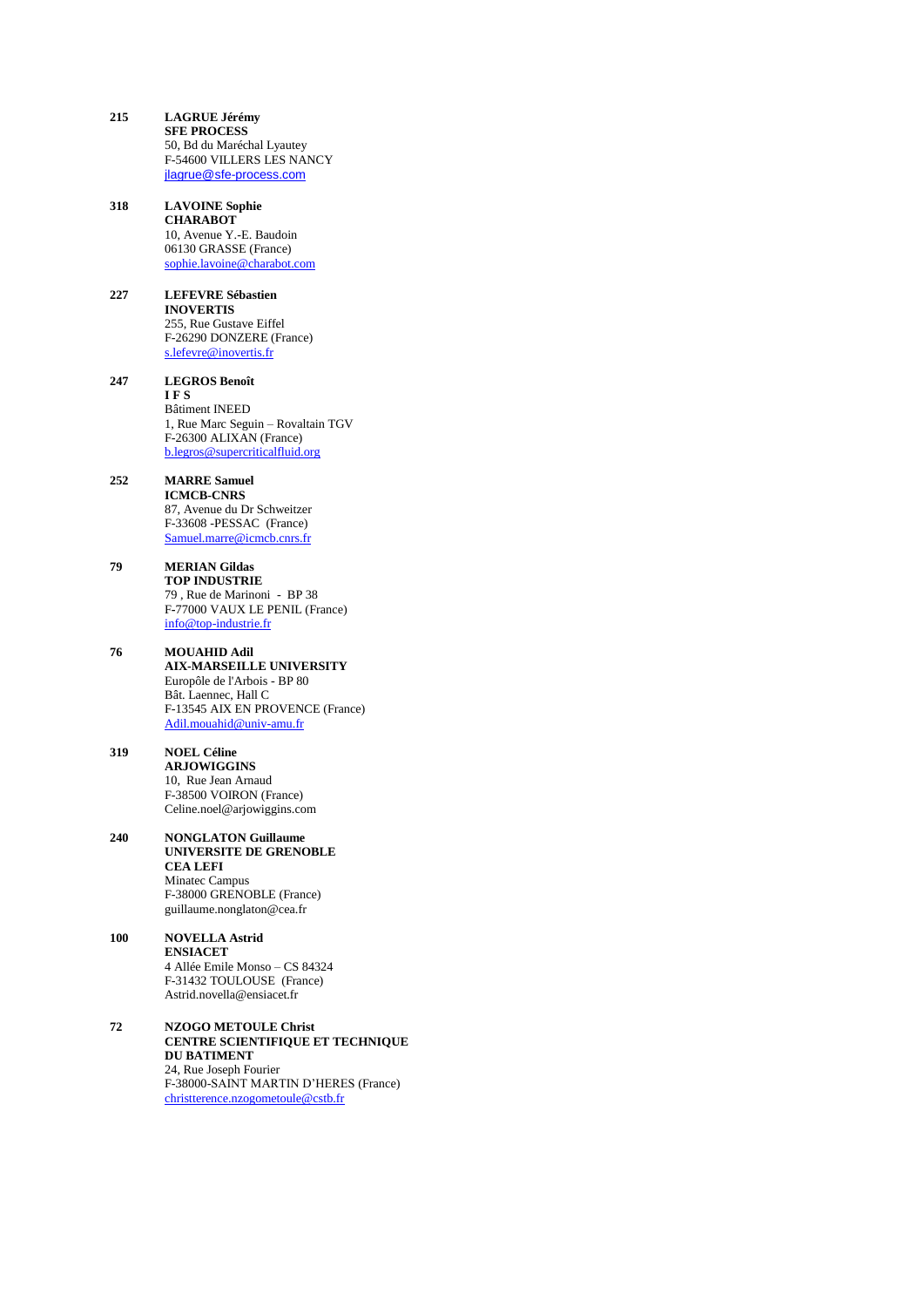- **186 ONGKASIN Kanjana AIX-MARSEILLE UNIVERSITY** M2P2 UMR CNRS 5, Rue Pisançon F-13001 MARSEILLE (France) [Ongkasin.kanjana@gmail.com](mailto:Ongkasin.kanjana@gmail.com)
- **298 PECHER Virginie LVMH RECHERCHE** 185, Avenue de Verdun F-45800 SAINT JEAN DE BRAYE (France) [vpecher@research.lvmh-pc.com](mailto:vpecher@research.lvmh-pc.com)
- **317 PERICHET Christine CHARABOT** 10, Avenue Y.-E. Baudoin 06130 GRASSE (France) Christine.prichet@charabot.com
- **12 PERRUT Michel ATELIER FLUIDES SUPERCRITIQUES F- 26000 NYONS (France)** [michel.perrut@atelier-fsc.com](mailto:michel.perrut@atelier-fsc.com)
- **64 PERRUT Vincent ATELIER FLUIDES SUPERCRITIQUES F- 26000 NYONS (France)** [vincent.perrut@atelier-fsc.com](mailto:vincent.perrut@atelier-fsc.com)
- **246 PIROULEY-SEAUDEAU Karine I F S** Bâtiment INEED 1, Rue Marc Seguin – Rovaltain TGV F-26300 ALIXAN (France) [k.seaudeau@supercriticalfluid.org](mailto:k.seaudeau@supercriticalfluid.org)
- **296 PIZARRO Kévin SOFRADIM PRODUCTION MEDTRONIC** 116, Avenue du Formans F-01600 TREVOUX (France) Fanny.clemenceau@medtronic.com
- **236 POLANZ Romain MAXIMATOR** 17, Rue Parmentier F-60290 RANTIGNY (France) **[polanz.romain@gmail.com](mailto:polanz.romain@gmail.com)**
- **250 RAVI ANUSUYADEVI Prasaanth** ICMCB-CNRS 87, Avenue du Dr Schweitzer F-33600-PESSAC (France) [Prasaanth.ravi@icmcb.cnrs.fr](mailto:Prasaanth.ravi@icmcb.cnrs.fr)
- **307 RENARD Olivier C E A** 17, Rue des Martyrs F-38054 GRENOBLE (France) olivier.renard@cea.fr
- **260 RICHARD Théo ROBERTET** 37 Avenue Sidi Brahim 06130 GRASSE (France) Theo.Richard@robertet.com
- **198 SANTERRE Cyrille ISIPCA** 34-36, Rue du Parc de Clagny F-78000 VERSAILLES (France) csanterre@isipca.fr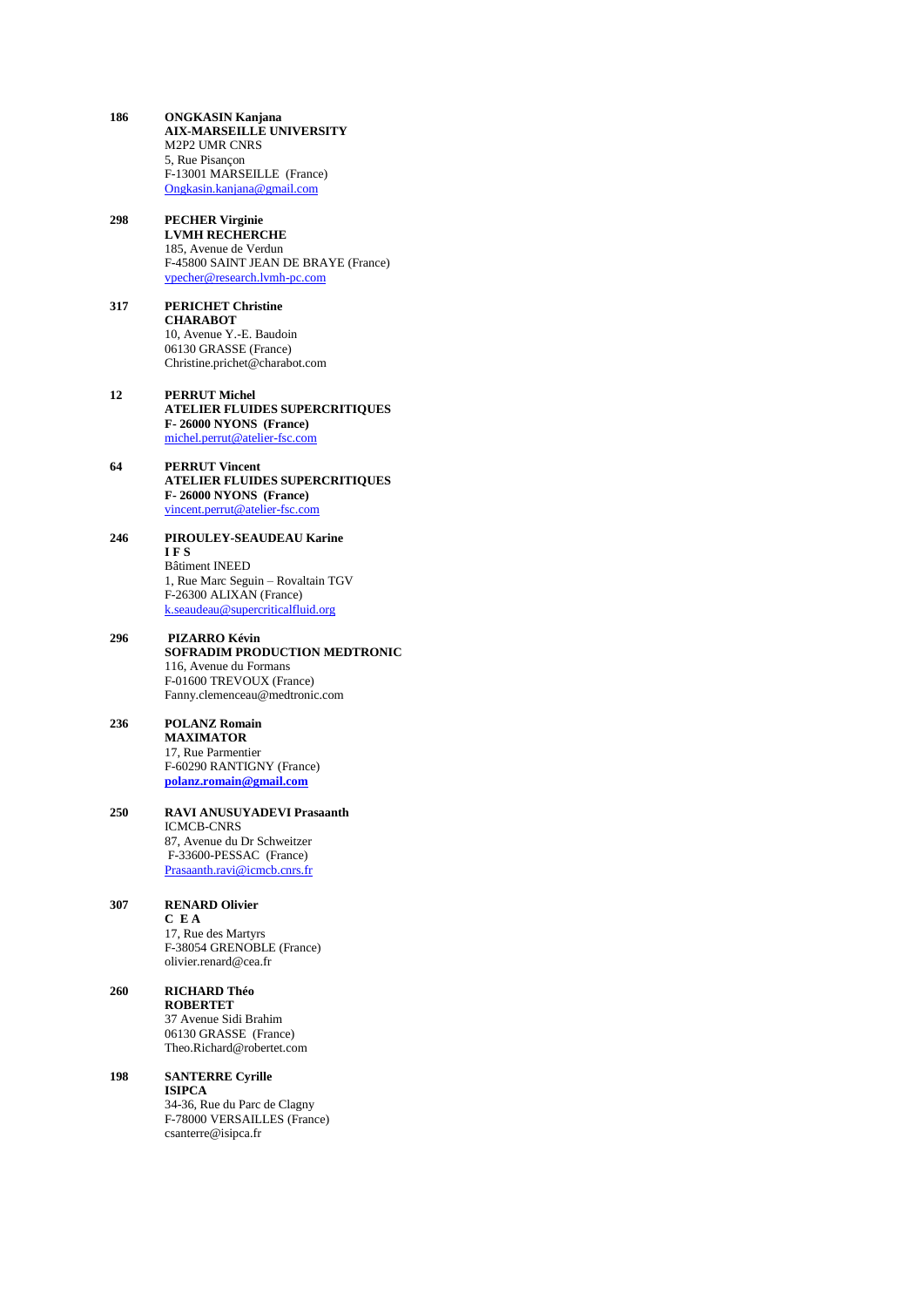- **02 SARRADE Stéphane C.E.A. SACLAY** F-91191 GIF SUR YVETTE (France) [stephane.sarrade@cea.fr](mailto:stephane.sarrade@cea.fr)
- **216 SARRAIL Brice SFE PROCESS** 50, Bd du Maréchal Lyautey F-54600 VILLERS LES NANCY [bsarrail@sfe-process.com](mailto:bsarrail@sfe-process.com)
- **223 SAUCEAU Martial ECOLE DES MINES D'ALBI** Centre RAPSODEE EMAC - Campus Jarlard Route de Teiller F-81033 ALBI Cedex (France) [martial.sauceau@mines-albi.fr](mailto:martial.sauceau@mines-albi.fr)
- 234 **SAVOIRE Raphaelle UNIVERSITE DE BORDEAUX BORDEAUX INP-CNRS**  Laboratoire CBMN Bât. B14, Allée G. Saint Hilaire F-33608 PESSAC (France) [raphaelle.savoire@enscbp.fr](mailto:raphaelle.savoire@enscbp.fr)
- **320 SCHNAEBELE Nicolas CHARABOT** 10, Avenue Y.-E. Baudoin 06130 GRASSE (France) [sophie.lavoine@charabot.com](mailto:sophie.lavoine@charabot.com)
- **222 SUBRA-PATERNAULT Pascale UNIVERSITE DE BORDEAUX** Avenue Geoffroy Saint Hilaire F-33600 PESSAC (France) subra@enscbp.fr
- **289 TUNSTALL James SCIMED** 50, Bd du Maréchal Lyautey F-54600 VILLERS LES NANCY [James.tunstall@scimed.co.uk](mailto:James.tunstall@scimed.co.uk)
- **230 WINGERTER Philippe EXTRATEX** 69, Rue Louis Marin **F**-54230 NEUVES MAISONS (France)
- **251 ZHANG Fan ICMCB-CNRS** 87, Avenue du Dr Schweitzer 33608-PESSAC (France) [Fan.zhang@icmcb.cnrs.fr](mailto:Fan.zhang@icmcb.cnrs.fr)

## **GERMANY**

- **77 BAUDRON Victor TU HAMBURG-HARBURG** Eissendorfer Str. 38 - D-21073 HAMBURG (Germany) [Victor.baudron@tuhh.de](mailto:Victor.baudron@tuhh.de)
- **271 BRAEUER Andreas TU BERGAKADEMIE FREIBERG** Leipziger Strasse 28 FREIBERG (Germany) Andreas.braeuer@tu-freiberg.de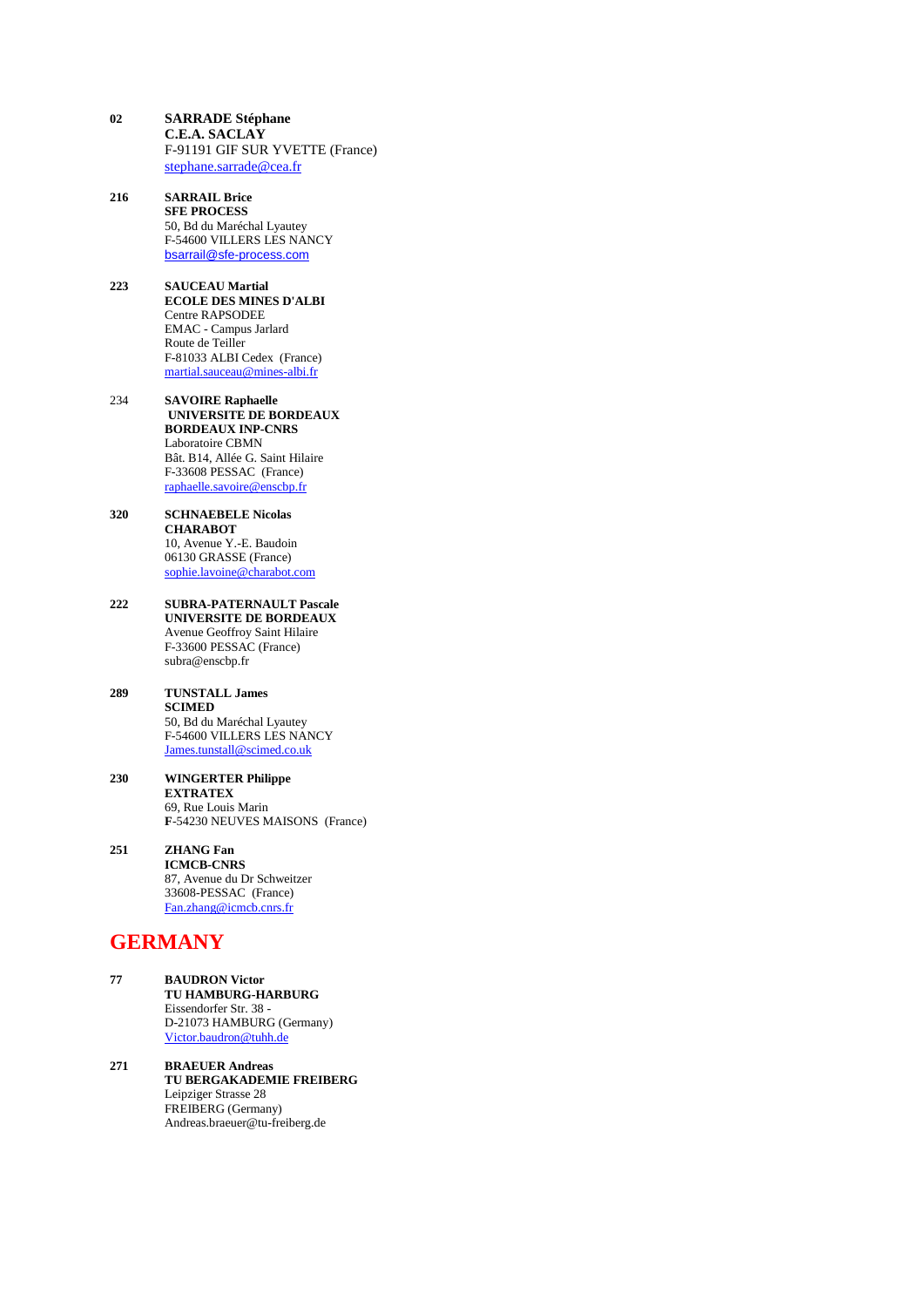- **71 BRUNNER Gerd TU HAMBURG-HARBURG** Institute for Thermal and Separation Processes Eissendorfer Str. 38 D-HAMBURG (Germany) [brunner@tuhh.de](mailto:brunner@tuhh.de)
- **127 BUENO MORALES Alberto INSTITUTE FOR THERMAL SEPARATION PROCESSES** Eissendorfer Strasse 38 D-HAMBURG (Germany) [alberto.bueno@tuhh.de](mailto:alberto.bueno@tuhh.de)
- **82 ENDERS Sabine KARLSRUHER INSTITUT FÜR TECHNOLOGIE** Engler-Bunte-Ring 21, Gebaude 40-32/Raum 144 D-76131 KARLSRUHE (Germany) [sabine.enders@kit.edu](mailto:sabine.enders@kit.edu)
- **187 HÄRING Hans SIGMAR MOTHES HOCHDRUCKTECHNIK GmbH** Volmerstrasse 7B, 12489 D-BERLIN (Germany) haering@mothes-hdt.de
- **309 HILLER Waldemar UHDE HIGH PRESSURE TECHNOLOGIES GmbH** Buschmühlenstrasse 20 HAGEN 58093 (Germany) Anja.ebinghaus@thyssenkrupp.com
- **73 HOLZAMMER Christine TU BERGAKADEMIE FREIBERG** Leipziger Strasse 28 D-FREIBERG (Germany) [Christine.Holzammer@fau.de](mailto:Christine.Holzammer@fau.de)
- **322 KARETH Sabine RUH-UNIVERSITÄT Bochum** Universitätsstr. 150 D-BOCHUM (Germany) kareth@vtp.rub.de
- **74 KLIMA Tobias TU BERGAKADEMIE FREIBERG** Leipziger Strasse 28 D-FREIBERG (Germany) [Tobias.klima@fau.de](mailto:Tobias.klima@fau.de)
- **205 PALANI Kalpana SYMRISE AG** Mühlenfeldstrasse 1 D-HOLZMINDEN (Germany) Kalpana.palani@symrise.com
- **91 PETERMANN Marcus RÜHR UNIVERSITÄT BOCHUM** Institut für Thermo- und Fluiddynamik Universitätstrasse 150 IC 3 -51-55 D-44780 BOCHUM (Germany) [petermann@fvt.rub.de](mailto:petermann@fvt.rub.de)
- **143 PIETSCH Arne UNIVERSITY OF APPLIED SCIENCES** Moenkhofer Weg 239 D-23562 LUEBECK (Germany) [pietsch.arne@fh.luebeck.de](mailto:pietsch.arne@fh.luebeck.de)
- **225 POLLAK Stefan RÜHR UNIVERSITÄT BOCHUM Institute of Thermo und Fluid Dynamics** Universitätstrasse 150 D-44795 BOCHUM (Germany) [pollak@fvt.rub.de](mailto:pollak@fvt.rub.de)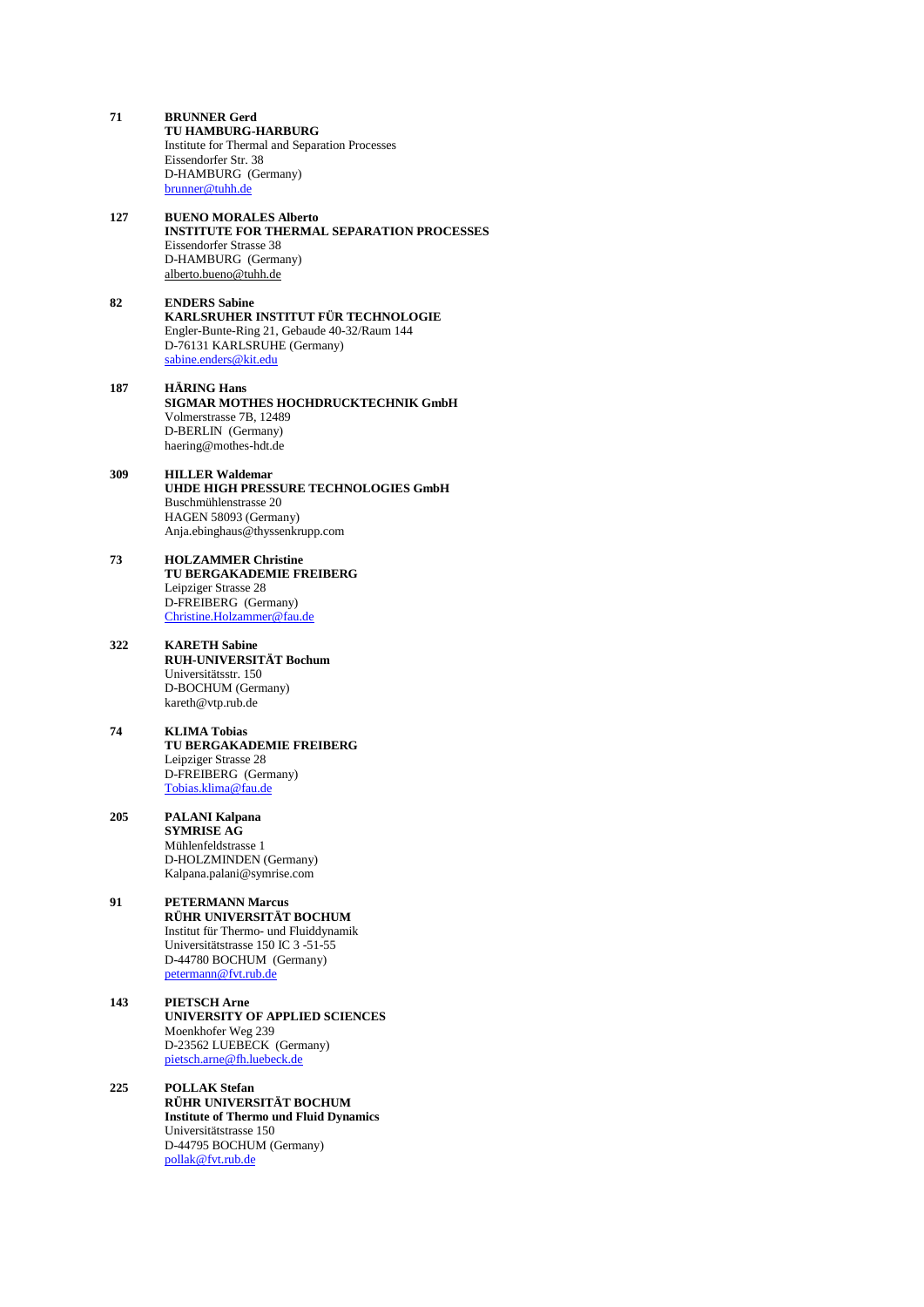- **212 ROERICHT Margarete KARLSRUHER INSTITUT FÜR TECHNOLOGIE** Engler-Bunte-Ring 21 D-76131 KARLSRUHE (Germany) Margarete.roericht@kit.edu
- **164 ROSKOSZ Margarethe RÜHR UNIVERSITÄT BOCHUM** Institut für Thermo- und Fluiddynamik Universitätstrasse 150 D-44780 BOCHUM (Germany) [roskosz@vtp.rub.de](mailto:roskosz@vtp.rub.de)
- **201 SCHMITT Thierry LEWA A Gmbh** Ulmerstr. 10 LEONBERG (Germany) [Ronja.pecher@lewa.de](mailto:Ronja.pecher@lewa.de)
- **314 SCHULMEYR Josef NATECO 2** HOPFENVEREDLUNG St. JOHANN GmbH Auenstr. 18-20 D-85283 WOLNZACH (Germany) [Josef.Schulmeyr@nateco2.de](mailto:Josef.Schulmeyr@nateco2.de)
- **85 SCHUSTER Julian Jonathan FRIEDRICH-ALEXANDER UNIVERSITÄT ERLANGEN-NÜRNBERG** Paul-Gordan-Str.6 D-91052 ERLANGEN (Germany) [julian.schuster@fau.de](mailto:julian.schuster@fau.de)
- **133 SMIRNOVA Irina TU HAMBURG-HARBURG** Eissendorfer Str. 38 - PLZ D-21073 HAMBURG (Germany) [Irina.smirnova@tuhh.de](mailto:Irina.smirnova@tuhh.de)
- **61 STEHLE Simon TECHNISCHE UNIVERSITÄT BERGAKADEMIE FREIBERG** Leipziger Strasse 28 D-FREIBERG (Germany) [Simon.stehle@fau.de](mailto:Simon.stehle@fau.de)
- **297 STEINHAGEN Volkmar UHDE HIGH PRESSURE TECHNOLOGIES** Buschmuehlenstr. 20 HAGEN (Germany) [Ania.ebinghaus@thyssenkrupp.com](mailto:Ania.ebinghaus@thyssenkrupp.com)
- **293 SUBRAHMANYAM Raman HAMBURG UNIVERSITY OF TECHNOLOGY** Harburger Schlossstrasse 6-12 HAMBURG (Germany) [raman.subrahmanyam@tuhh.de](mailto:raman.subrahmanyam@tuhh.de)
- **315 TIPPELT Marlène NATECO 2** HOPFENVEREDLUNG St. JOHANN GmbH Auenstr. 18-20 D-85283 WOLNZACH Marlene.tippelt@nateco2.de
- **190 TÜRK Michael UNIVERSITY OF KARLSRUHE** Karlsruhe Institute of Technology Engler-Bunte-Ring 21 D-76131 KARLSRUHE (Germany) [tuerk@kit.edu](mailto:tuerk@kit.edu)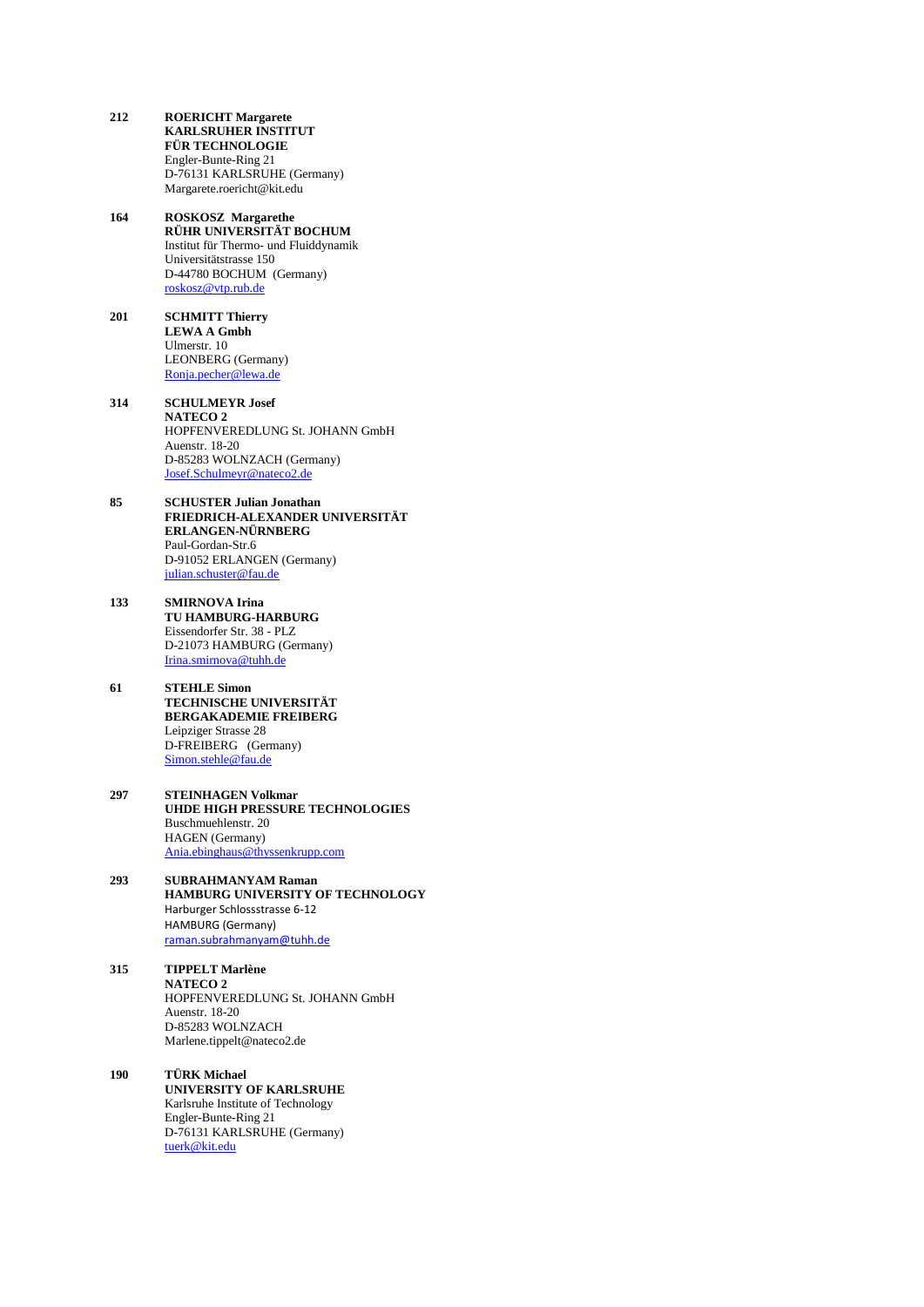- **201 VOGLER Karl LEWA A Gmbh** Ulmerstr. 10 LEONBERG (Germany) [Ronja.pecher@lewa.de](mailto:Ronja.pecher@lewa.de)
- **32 WEIDNER Eckhard RUHR UNIVERSITY BOCHUM** Process Technology Universitaetsstr. 150 IB6/126 D-44801 BOCHUM (Germany) [weidner@vtp.rub.de](mailto:weidner@vtp.rub.de)
- 310 **WIEGAND Gabriele KARLSRUHE INSTITUTE OF TECHNOLOGY** Hermann-von-Helmholtz-Platz 1 D-76344 EGGENSGTEIN-LEOPOLDSHAFEN (Germany) gabriele.wiegand@kit.edu
- **195 WINCK Judith RÜHR UNIVERSITÄT BOCHUM** Institut für Thermo- und Fluiddynamik Universitätstrasse 150 D-44780 BOCHUM (Germany) winck@vvp.rub.de
- **92 ZETZL Carsten TU HAMBURG-HARBURG** Arbeitsbereich Thermische Verfahrenstechnik Eissendorfer Str. 38 - D-21073 HAMBURG (Germany) zetzl@tuhh.de

# **HUNGARY**

**29 IMRE Attila BUDAPEST UNIVERSITY OF TECHNOLOGY AND ECONOMICS** Muegyetem rkp.3 H-1111 BUDAPEST (Hungary) imreattila@energia.mta.hu

#### **INDIA**

- **267 SINGH PANWAR Dikshant** 2 BHA 17-18, Madhuban Housing Board 342005 JODHPUR (Rajasthan) (India) [dikshantsingh@gmail.com](mailto:dikshantsingh@gmail.com)
- **180 SURYAWANSHI Bhupendra INDIAN INSTITUTE OF TECHNOLOGY ROORKEE** T-23GP Hostel, ITT Roorkee ROORKEE 247667 (India) [surya\\_bhupen@yahoo.com](mailto:surya_bhupen@yahoo.com)

# **IRAN**

**04 SHIRAZI Amin SHIRAZ UNIVERSITY** SHIRAZ (Iran) [pdatalent@gmail.com](mailto:pdatalent@gmail.com)

# **ITALY**

**112 ADAMI Renata UNIVERSITY OF SALERNO** Dept. of Industrial Engineering Via Giovanni Polo II, 132 I-84064 FISCIANO (Italy) [radami@unisa.it](mailto:radami@unisa.it)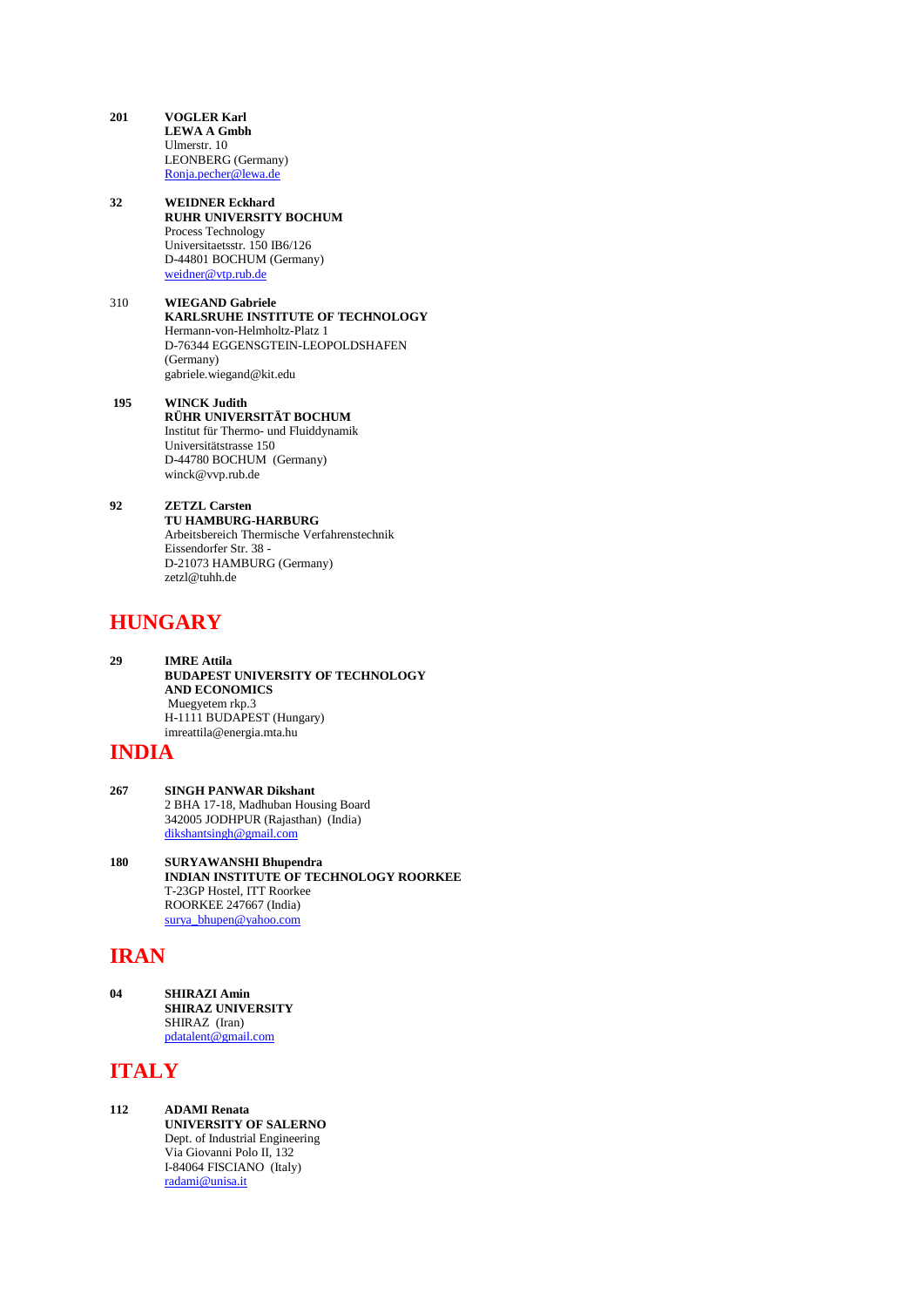- **43 BALDINO Lucia UNIVERSITY of SALERNO** Dept. of Industrial Engineering Via Giovanni Paolo II, 132 I-84084 FISCIANO (Italy) [lbaldino@unisa.it](mailto:lbaldino@unisa.it)
- **117 CAMPARDELLI Roberta UNIVERSITY OF SALERNO** Dept. of Industrial Engineering Via Giovanni Polo II, 132 I-84064 FISCIANO (Italy) [rcampardelli@unisa.it](mailto:rcampardelli@unisa.it)
- **83 DE MARCO Iolanda UNIVERSITY OF SALERNO** Dept. of Industrial Engineering Via Giovanni Polo II, 132 I-84064 FISCIANO (Italy) [idemarco@unisa.it](mailto:idemarco@unisa.it)
- **114 DI CAPUA Alessia UNIVERSITY OF SALERNO** Dept. of Industrial Engineering Via Giovanni Polo II, 132 I-84064 FISCIANO (Italy) [adicapua@unisa.it](mailto:adicapua@unisa.it)
- **54 DI MAIO Ernesto UNIVERSITY OF NAPLES** Federico II P. Le Tecchio 80 **I-**80125 NAPLES (Italy) [edimaio@unina.it](mailto:edimaio@unina.it)
- **172 GALIA Alessandro UNIVERSITY OF PALERMO** Viale delle Scienze Ed 6 PALERMO (Italy) [Alessandro.galia@unipa.it](mailto:Alessandro.galia@unipa.it)
- **280 SCOGNAMIGLIO Mariarosa UNIVERSITY OF SALERNO** Via Giovanni Paolo II, 132 FISCIANO (Italy) mrscognamiglio@unisa.it
- **122 SPILIMBERGO Sara UNIVERSITY DI PADOVA** Via Marzolo 9 I-PADOVA (Italy) sara.spilimbergo@unipd.it
- **118 TRUCILLO Paolo UNIVERSITY OF SALERNO** Dept. of Industrial Engineering Via Giovanni Polo II, 132 I-84064 FISCIANO (Italy) [ptrucillo@unisa.it](mailto:ptrucillo@unisa.it)
- **121 ZAMBON Alessandro UNIVERSITY DI PADOVA** Via Marzolo 9 I-PADOVA (Italy)

# **JAPAN**

**139 ADSCHIRI Tadafumi TOHOKU UNIVERSITY** Institut of Multidisciplinary Research For Advanced Materials 2-1-1 Katahira, Aoba-ku SENDAI 980-8577 (Japan) [tadafumi.ajiri.b1@tohoku.ac.jp](mailto:tadafumi.ajiri.b1@tohoku.ac.jp)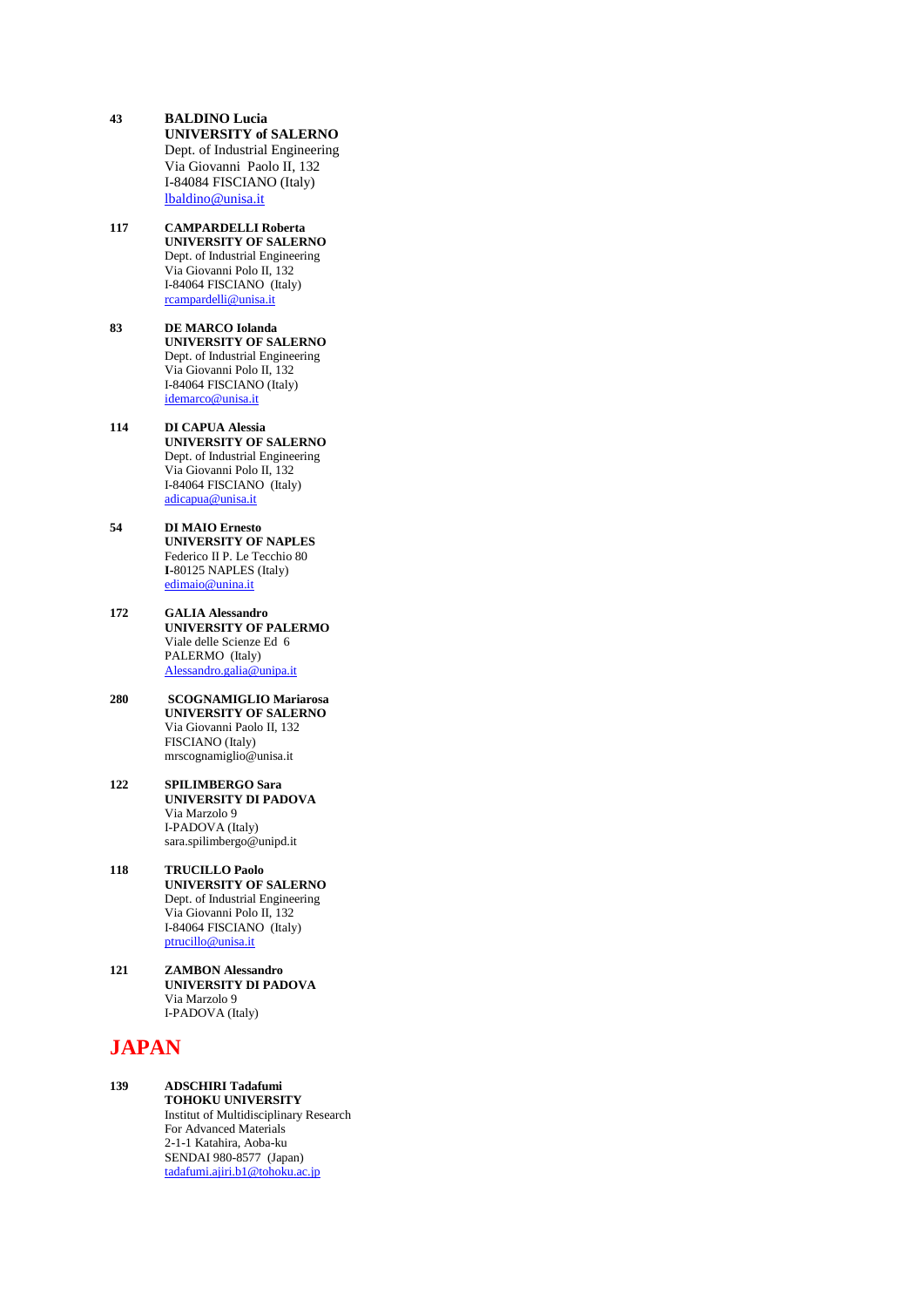- **176 FUJII Tatsuya NIAIST** 4-2-1 Nigatake, Miyagino-ku SENDAI (Japan) tatsuya-fujii@aist.go.jp
- **159 FUNAZUKURI Toshitaka CHUO UNIVERSITY** 1-13-27 Kasuga, Bunkyo-ku TOKYO (Japan) [tfunazo@kc.chuo-u.ac.jp](mailto:tfunazo@kc.chuo-u.ac.jp)
- **99 GOTO Motonobu NAGOYA UNIVERSITY** Chikusa-Ku, Furo-cho NAGOYA AICHI 464-8603 (Japan) [Goto.motonobu@material.nagoya-u.ac.jp](mailto:Goto.motonobu@material.nagoya-u.ac.jp)
- **168 KAWANAMI Hajime NIAIST** 4-2-1 Nigatake, Miyagino-ku SENDAI (Japan) [h-kawanami@aist.go.jp](mailto:h-kawanami@aist.go.jp)
- **185 KOMETANI Noritsugu OSAKA CITY UNIVERSITY** 3-3-138 Sugimotocho, Sumiyoshi-ku OSAKA (Japan) [kometani@a-chem.eng.osaka-cu.ac.jp](mailto:komtani@a-chem.eng.osaka-cu.ac.jp)
- **193 SAKABE Junichi CHUO UNIVERSITY** 112-8551 1-13-27 KASUGA BUNKYO-KU, TOKYO (Japan) [sakabe@kc.chuo-u.ac.jp](mailto:sakabe@kc.chuo-u.ac.jp)
- **313 SEONG Gimyeong TOHOKU UNIVERSITY** 3A AIMR Main Building Katahira 2-1-1 Aoba-ku SENDAI (Japan) [kimei.sei.c6@tohoku.ac.jp](mailto:kimei.sei.c6@tohoku.ac.jp)
- **179 SUZUKI Shogo RICOH Co, Ltd and SHIZUOKA Uni.** 1-10 Komakado SHIZUOKA Pref. GOTENBA CITY (Japan) shogo.suzuki@nts.ricoh.co.jp
- **140 TAKESHITA Satoru A I S T** AIST Central 5, 1-1-1 Higashi TSUKUBA (Japan) [s.takeshita@aist.go.jp](mailto:s.takeshita@aist.go.jp)
- **150 TANAKA Yukako NAGOYA UNIVERSITY** Chikusa-Ku, Furo-cho NAGOYA AICHI 464-8603 (Japan) [tanaka.yukako@g.mbox.nagoya-u.ac.jp](mailto:tanaka.yukako@g.mbox.nagoya-u.ac.jp)
- **132 YODA Satoshi A I S T** AIST Central 5, 1-1-1 Higashi TSUKUBA (Japan) [s-yoda@aist.go.jp](mailto:s-yoda@aist.go.jp)
- **160 YOKO Akira TOHOKU UNIVERSITY** Institut of Multidisciplinary Research For Advanced Materials 2-1-1 Katahira, Aoba-ku SENDAI 980-8577 (Japan) [akira.yoko.c7@tohoku.ac.jp](mailto:akira.yoko.c7@tohoku.ac.jp)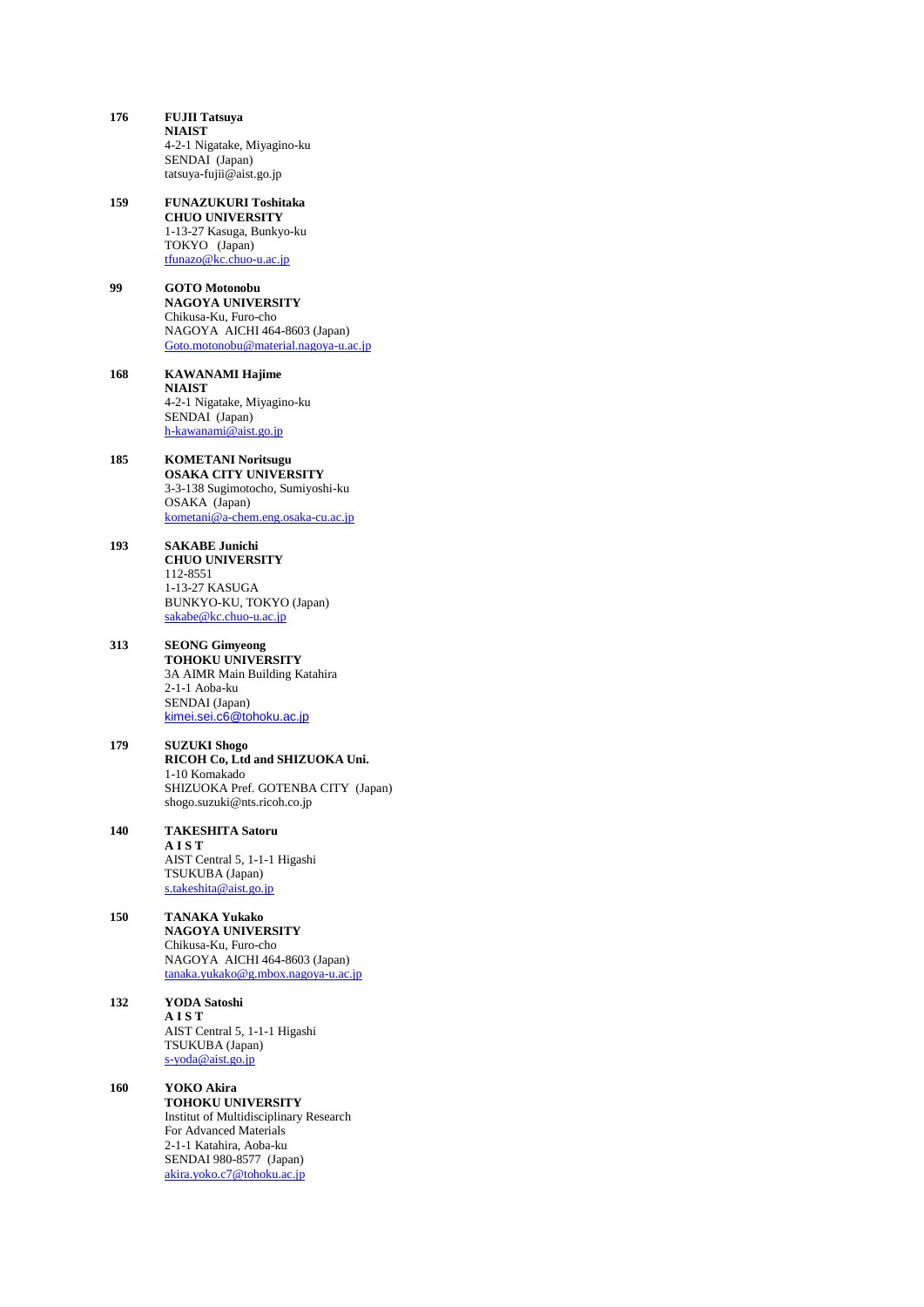## **LITHUANIA**

**55 VENSKUTONIS Rimantas KAUNAS UNIVERSITY OF TECHNOLOGY** Radvilenu pl. 19 KAUNAS, LT-50254 (Lithuania) [Rimas.venskutonis@ktu.lt](mailto:Rimas.venskutonis@ktu.lt)

## **NEW ZEALAND**

- **97 CATCHPOLE Owen CALLAGHAN INNOVATION** 69 Gracefield Road, Lower Hutt (New Zealand) [owenc@manukahealth.co.nz](mailto:owenc@manukahealth.co.nz)
- **210 MORENO Teresa CALLAGHAN INNOVATION** 69, Gracefield Road WELLINGTON (New Zealand) Teresa.moreno@callaghaninnovation.gov

# **POLAND**

**141 MARSZALEK Krystian INSTITUTE OF AGRICULTURAL AND FOOD BIOTECHNOLOGY** 36, Radowiecka st. WARSAW (Poland) [krystian.marszalek@ibprs.pl](mailto:krystian.marszalek@ibprs.pl)

# **PORTUGAL**

- **263 BRAGA Mara E.M. UNIVERSIDADE DE COIMBRA** Chemical Engineering Rua Silvio Lima, Polo II P-3030-970 COIMBRA (Portugal) marabraga@eq.uc.pt
- **142 CARRERA Gonçalo UNIVERSIDADE NOVA DE LISBOA** Faculdade de Ciencias e Tecnologia Campus da Caparica P-2825 -516 CAPARICA (Portugal) [goncalo.carrera@gmail.com](mailto:goncalo.carrera@gmail.com)
- **288 COSTA Clarinda NOVA/FCT** Campus de Caparica, 2829-516 LISBON (Portugal) cid.costa@campus.fct.unl.pt
- **26 CRAVEIRO Rita UNIVERSIDADE NOVA DE LISBOA** Faculdade de Ciencias e Tecnologia Campus da Caparica P-2825 -516 CAPARICA (Portugal) rita.craveiro@campus.fct.unl.pt
- **18 DUARTE Ana Rita UNIVERSIDADE NOVA DE LISBOA** Faculdade de Ciencias e Tecnologia Quinta da Torre P-2729-516 CAPARICA (Portugal) [aduarte@fct.unl.pt](mailto:aduarte@fct.unl.pt)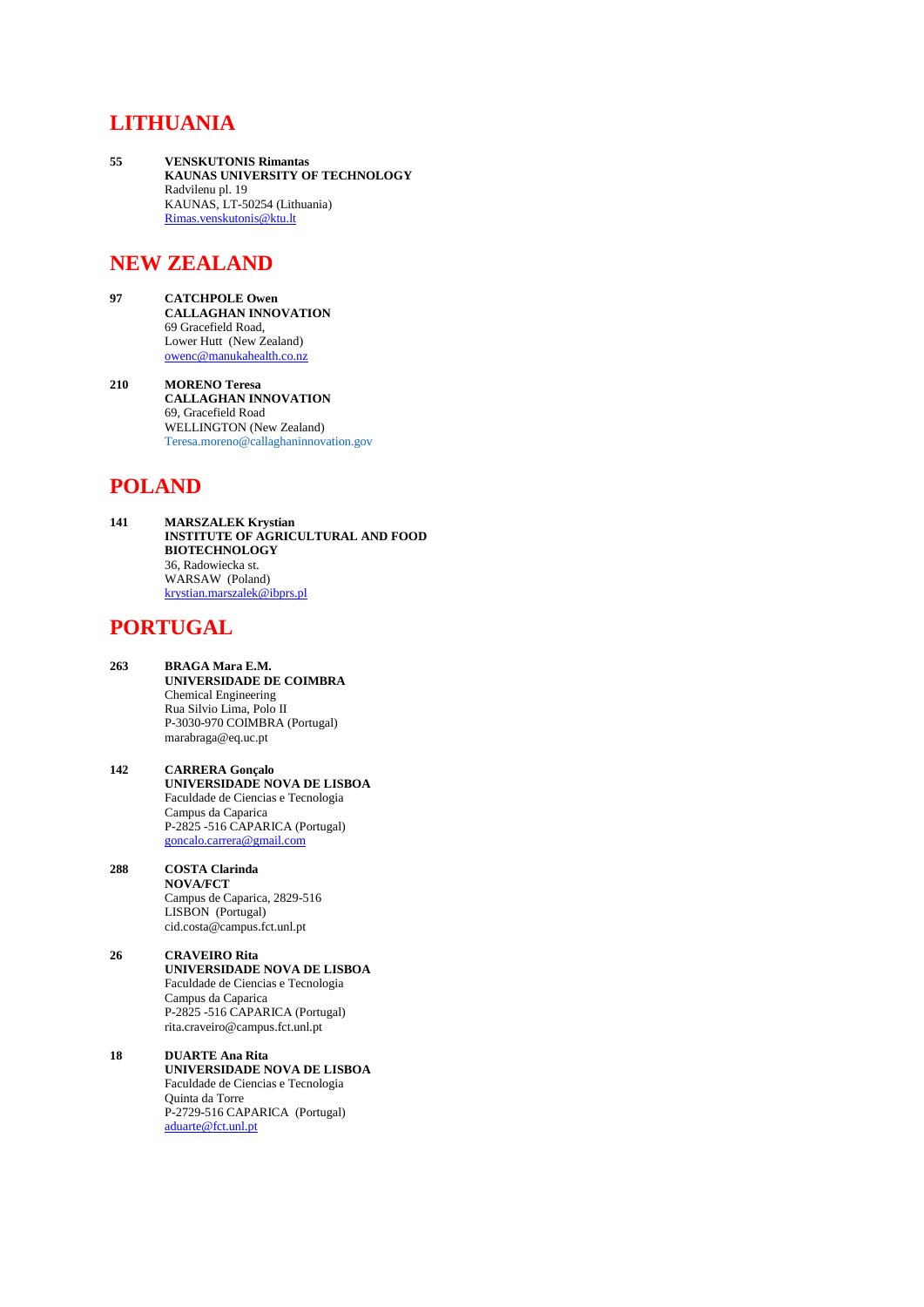- **282 GASPAR Marisa UNIVERSITY OF COIMBRA** Rua Silvio Polo II COIMBRA (Portugal) [marisagaspar@eq.uc.pt](mailto:marisagaspar@eq.uc.pt)
- **24 MANO Francisca UNIVERSIDADE NOVA DE LISBOA** Faculdade de Ciencias e Tecnologia Quinta da Torre P-2729-516 CAPARICA (Portugal) m.mano@campus.fct.unl.pt
- **21 MATIAS Ana** ITQB/I.B.E.T. Av. de Republica (EAN) Qta de Marquès EAN, Ap. 12 2781-901 OEIRAS (Portugal) [amatias@ibet.pt](mailto:amatias@ibet.pt)
- **191 MESSIAS Sofia UNIVERSIDADE NOVA DE LISBOA** Rua Antonio Sergio N° 12 Bairro Novo PINHAL DE AREA MOITA (Portugal) sofsmessias@gmail.com
- **28 N. NUNES Ana UNIVERSIDADE NOVA DE LISBOA** Faculdade de Ciencias e Tecnologia Quinta da Torre P-2729-516 CAPARICA (Portugal) [annunes@ibet.pt](mailto:annunes@ibet.pt)
- **20 NUNES VITAL MORGADO Ana UNIVERSIDADE NOVA DE LISBOA** Faculdade de Ciencias e Tecnologia Quinta da Torre P-2729-516 CAPARICA (Portugal) avn07929@fct.unl.pt
- **22 NUNES DA PONTE Manuel UNIVERSIDADE NOVA DE LISBOA** Faculdade de Ciencias e Tecnologia Quinta da Torre P-2729-516 CAPARICA (Portugal) [mnponte@fct.unl.pt](mailto:mnponte@fct.unl.pt)
- **19 PAIVA Alexandre UNIVERSIDADE NOVA DE LISBOA** Faculdade de Ciencias e Tecnologia Quinta da Torre P-2729-516 CAPARICA (Portugal) [abp08838@fct.unl.pt](mailto:abp08838@fct.unl.pt)
- **213 PANINHO Ana UNIVERSIDADE NOVA DE LISBOA** Faculdade de Ciencias e Tecnologia Quinta da Torre P-2729-516 CAPARICA (Portugal) anapaninho@gmail.com
- **25 PEDRAS Bruno UNIVERSIDADE NOVA DE LISBOA** Faculdade de Ciencias e Tecnologia Quinta da Torre P-2729-516 CAPARICA (Portugal) [bm.pedras@campus.fct.unl.pt](mailto:bm.pedras@campus.fct.unl.pt)
- **192 REIS-MACHADO Ana UNIVERSITY NOVA DE LISBOA** Campus de Caparica 2829-516 CAPARICA (Portugal) [ams.machado@fct.unl.pt](mailto:ams.machado@fct.unl.pt)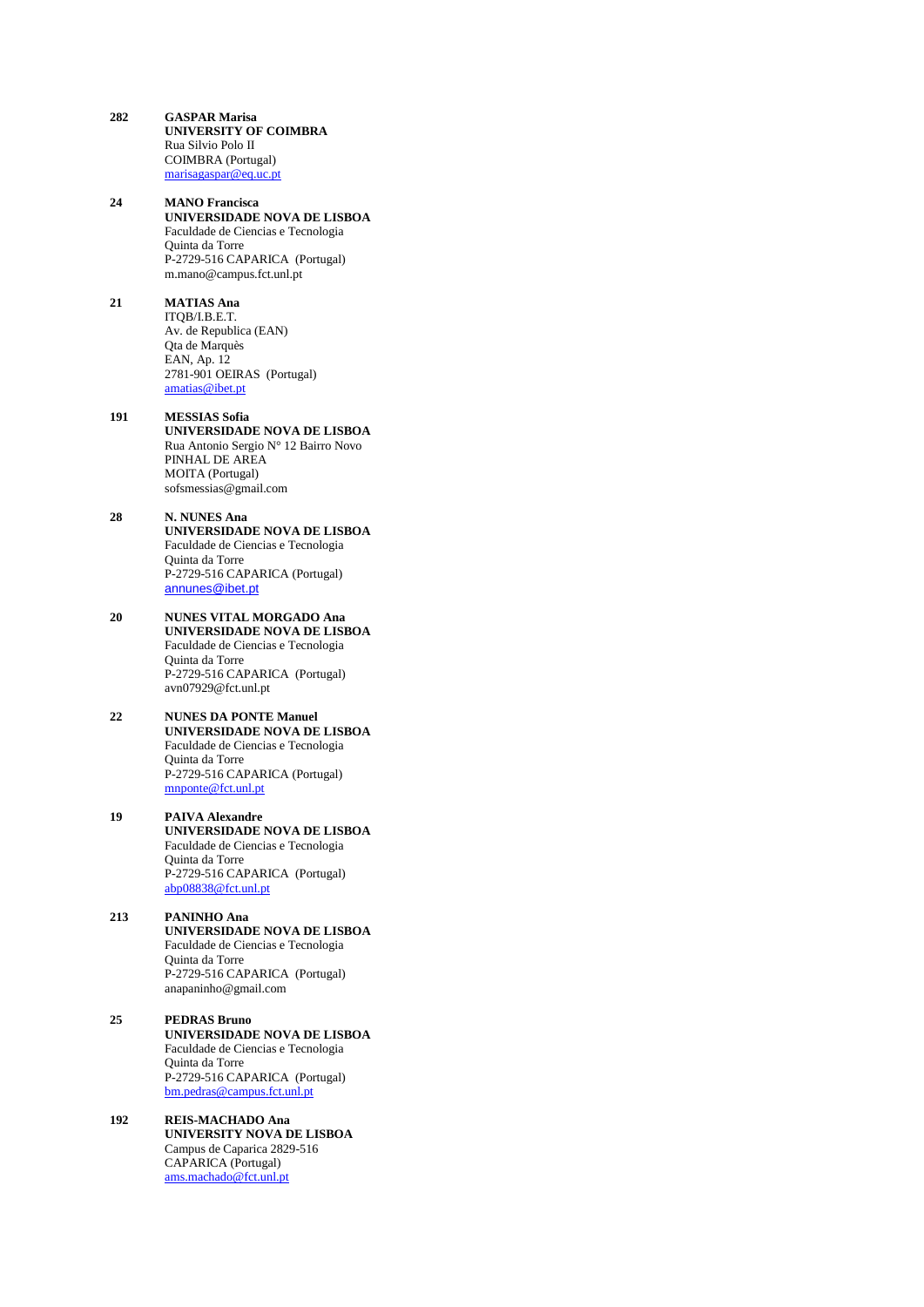- **217 RODRIGUES Liliana ITQB/I.B.E.T.** Av. de Republica (EAN) Qta de Marquès EAN, Ap. 12 2781-901 OEIRAS (Portugal) Liliana.trodrigues@ibet.pt
- **27 ZAKRZEWSKA Malgorzata UNIVERSIDADE NOVA DE LISBOA** Faculdade de Ciencias e Tecnologia Campus da Caparica P-2825 -516 CAPARICA (Portugal) [ma.zakrzewska@campus.fct.unl.pt](mailto:ma.zakrzewska@campus.fct.unl.pt)

## **RUSSIA**

- **39 ALIEV Aslan INSTITUT OF PHYSICS DSC RAS** 367003, Yaragskii Street MAKHACHKALA (Russia) [Aslan4848@yahoo.com](mailto:Aslan4848@yahoo.com)
- **173 BOGOLITSYN Konstantin NORTHERN FEDERAL UNIVERSITY** Severnaya Dvina Ernb.17 ARKHANGELSK (Russia) k.bogolitsin@narfu.ru
- **156 CHIKUNOV Andrei BORESKOV INSTITUTE OF CATALYSIS** Ac. Lavrentiev av. 5 NOVOSIBIRSK (Russia) [chikunov@catalysis.russia](mailto:chikunov@catalysis.russia)
- **158 GROMOV Nikolay BORESKOV INSTITUTE OF CATALYSIS** Ac. Lavrentiev av. 5 NOVOSIBIRSK (Russia) gromov@catalysis.ru
- **57 GUMEROV Farid KAZAN NATIONAL RESEARCH TECHNOLOGICAL UNIVERSITY** 68 Karl Marx Street KAZAN 420015 – Republic of Tatarstan (Russia) [gum@kstu.ru](mailto:gum@kstu.ru)
- **58 KHAIRUTDINOV Vener KAZAN NATIONAL RESEARCH TECHNOLOGICAL UNIVERSITY** 68 Karl Marx Street KAZAN 420015 – Republic of Tatarstan (Russia) [kvener@yandex.ru](mailto:kvener@yandex.ru)
- **177 KHOLODKOVA Anastasia MOSCOW STATE UNIVERSITY** 119991 Leninskie Gory MOSCOW (Russia) anastasia.kholodkova@gmail.com
- **94 KISELEV Mikhail INSTITUTE OF SOLUTION CHEMISTRY** Akademicheskaya St.1 IVANOVO (Russia) [mgk@isc-ras.ru](mailto:mgk@isc-ras.ru)
- **86 KUCHUROV Ilya N.D ZELINSKY INSTITUTE OF ORGANIC CHEMISTRY** Leninsky Prospect 47 MOSCOW (Russia) kuchurov@mail.ru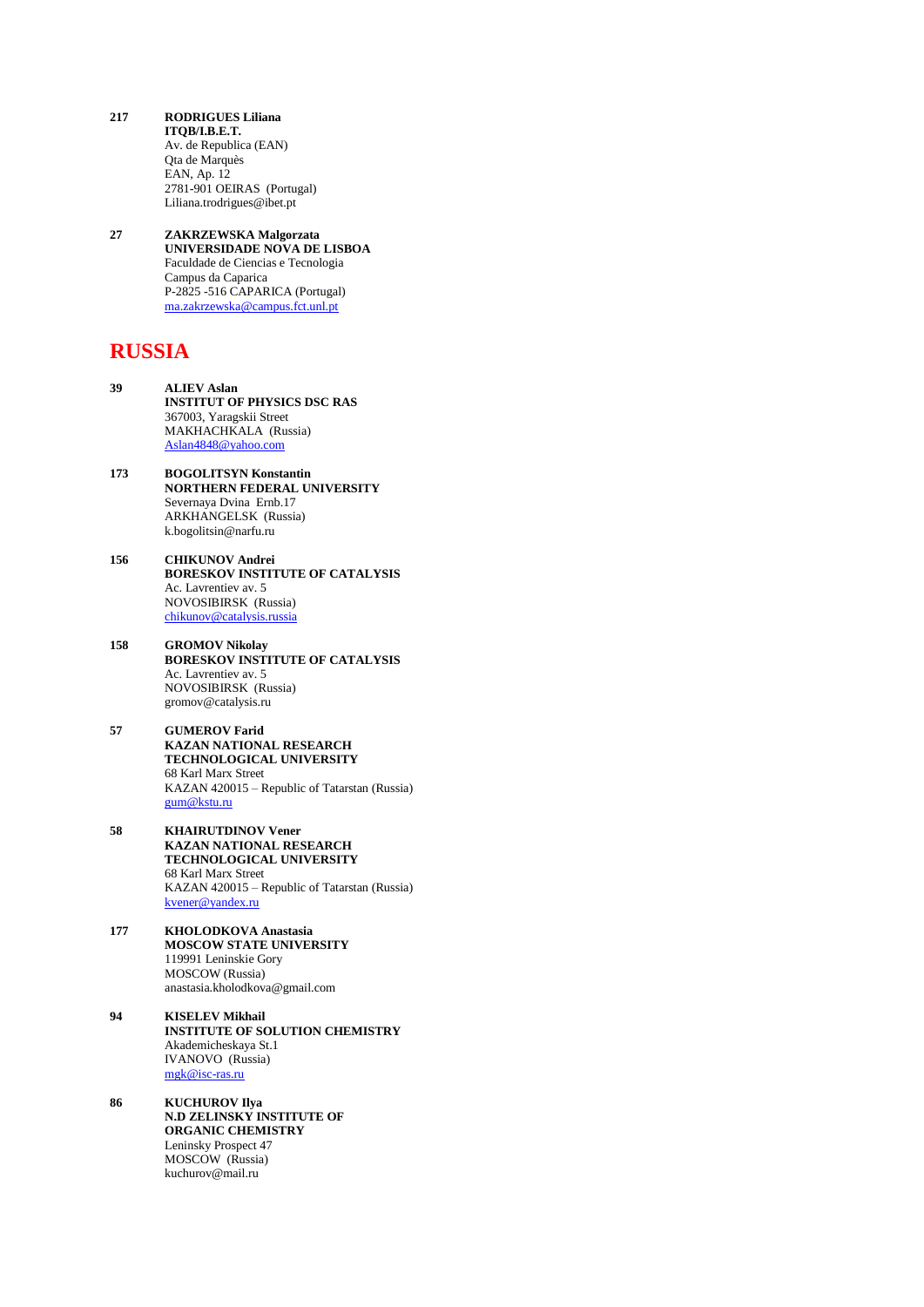**62 MARTYANOV Oleg BORESKOV INSTITUTE OF CATALYSIS** Ac. Lavrentiev av. 5 **NOVOSIBIRSK (Russia)** [oleg@catalysis.russia](mailto:oleg@catalysis.russia)

**311 MAZANOV Sergey**

- **144 MENSHUTINA Natalia MENDELEYEV UNIVERSITY OF CHEMICAL TECHNOLOGY** GEROEV PANFILOVTSEV ST..20 MOSCOW 125480 (Russia) chemcom@muctr.ru
- **40 NIKITINA Angelina** PYATIGORSK MEDICO-PHARMACEUTICAL **INSTITUTE** 357524, Kalinna st., 11 PYATIGORSK (Russia) [Lina\\_nikitina@mail.ru](mailto:Lina_nikitina@mail.ru)
- **163 NIKOLAEV Alexander INEOS RAS** 258, Vavilova Street MOSCOW (Russia) nikolaev@polly.phys.msu.ru
- **162 PESTRIKOVA Anastasiya INEOS RAS** 258, Vavilova Street MOSCOW (Russia) [pestrikova@ineos.ac.ru](mailto:pestrikova@ineos.ac.ru)

#### **312 PETROV Ilnar**

- **42 POKROVSKIY Oleg KURNAKOV INSTITUTE OF GENERAL AND INORGANIC CHEMISTRY** Leninsky pr. 13 MOSCOW, GSP-1 117907 (Russia) [oleg.pokrovskiy@supercritical.ru](mailto:oleg.pokrovskiy@supercritical.ru)
- **170 SAID-GALIEV Ernest NESMEYANOV INSTITUTE OF ORGANOELEMENTS COMPOUNDS** Vavilova St. 28 119991 -MOSCOW (Russia) [ernest@ineos.ac.ru](mailto:ernest@ineos.ac.ru)

#### **171 SOSHIN Sergey IGIC RAS** 31, Leninsky Prospect 119991 MOSCOW (Russia) supercritical96@gmail.com

- **146 TSYGANKOV Pavel MENDELEYEV UNIVERSITY OF CHEMIACAL TECHNOLOGY** GEROEV PANFILOVTSEV ST..20 MOSCOW 125480 (Russia) pavel.yur.tsygankov@gmail.com
- **135 VOROBEI Anton KURNAKOV INSTITUTE OF GENERAL AND INORGANIC CHEMISTRY** Leninsky avenue, 31 MOSKOW (Russia) [vorobei@supercritical.ru](mailto:vorobei@supercritical.ru)
- **87 ZHARKOV Mikhail N.D ZELINSKY INSTITUTE OF ORGANIC CHEMISTRY** Leninsky Prospect 47 MOSCOW (Russia) m.n.zharkov@mail.ru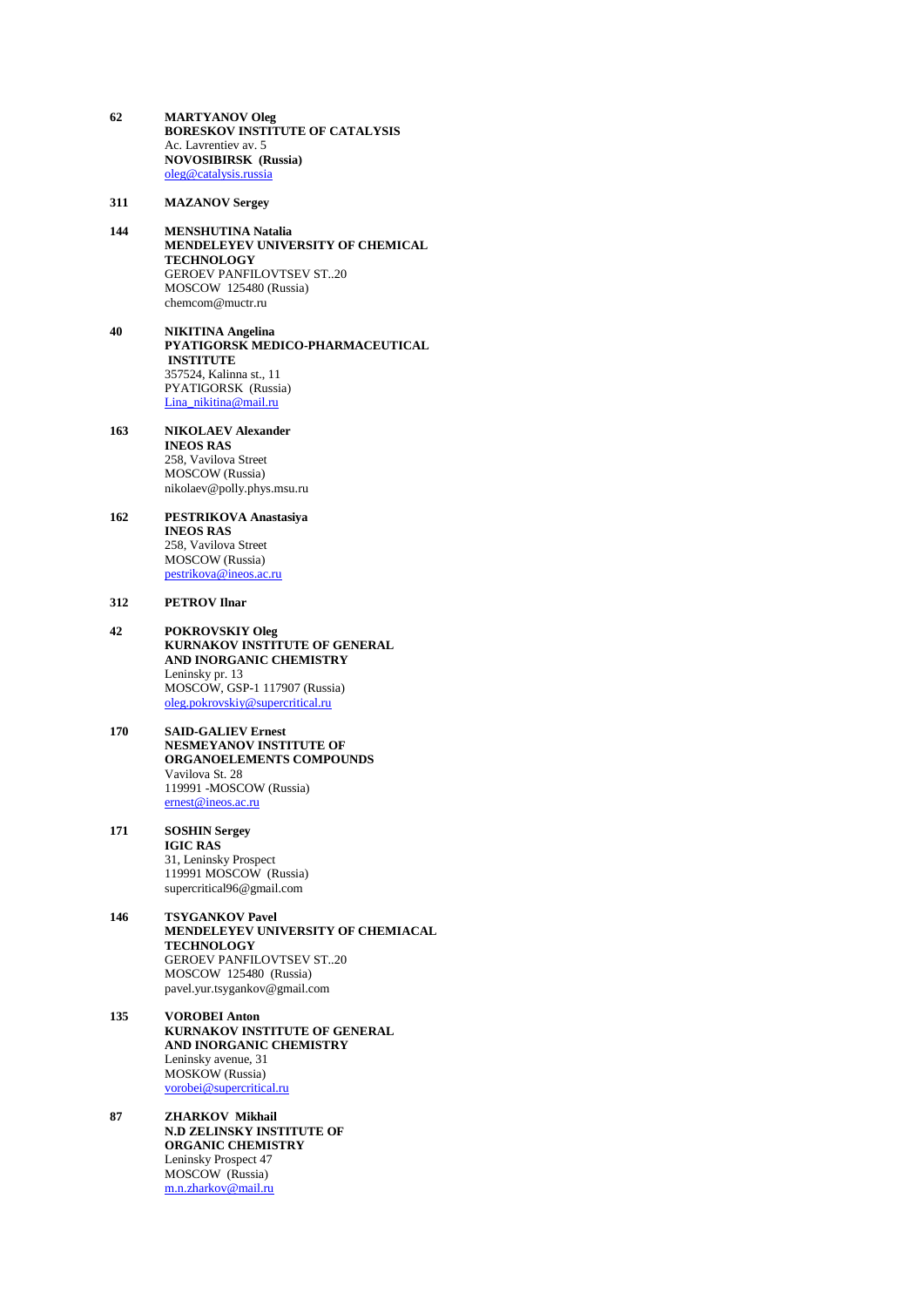#### **SERBIA**

- **65 PAVLIC Branimir UNIVERSITY OF NOVI SAD** Bul. Cara Lazara 1 NOVI SAD (Serbia) [bpavlic@uns.ac.rs](mailto:bpavlic@uns.ac.rs)
- **66 ZEKOVIC Zoran UNIVERSITY OF NOVI SAD** Bul. Cara Lazara 1 NOVI SAD (Serbia) [zzekovic@tf.uns.ac.rs](mailto:zzekovic@tf.uns.ac.rs)

#### **SINGAPORE**

**98 SOH Soon Hong NEWCASTLE UNIVERSITY** 537 Clementi Road SINGAPORE 599493 [S.H.Soh1@newcastle.ac.uk](mailto:S.H.Soh1@newcastle.ac.uk)

# **SLOVENIA**

- **287 NOVAK Zoran UNIVERSITY OF MARIBOR** Smelanova 17 2000 MARIBOR (Slovenia) [zoran.novak@um.si](mailto:zoran.novak@um.si)
- **286 KNEZ Zeljko UNIVERSITY OF MARIBOR** Smelanova 17 2000 MARIBOR (Slovenia) [zeljko.knez@um.si](mailto:zeljko.knez@um.si)
- **169 LEITGEB Maja UNIVERSITY OF MARIBOR** Smelanova 17 2000 MARIBOR (Slovenia) [maja.leitgeb@um.si](mailto:maja.leitgeb@um.si)

## **SOUTH AFRICA**

- **81 KNOETZE Johannes STELLENBOSCH UNIVERSITY** Private Bag X1, Matieland **STELLENBOSCH** (South Africa) jhk@sun.ac.za
- **78 NYAMAYARO MADZIMBAMUTO Tafirenyika CAPE PENINSULA UNIVERSITY OF TECHNOLOGY** Bellville Campus, Science Building Symphony Way, P.O. Box 1906 **CAPE TOWN** (South Africa) [madzimbamuto@cput.ac.za](mailto:madzimbamuto@cput.ac.za)
- **80 SCHWARZ Cara STELLENBOSCH UNIVERSITY** Private Bag X1, Matieland **STELLENBOSCH** (South Africa) [cschwarz@sun.ac.za](mailto:cschwarz@sun.ac.za)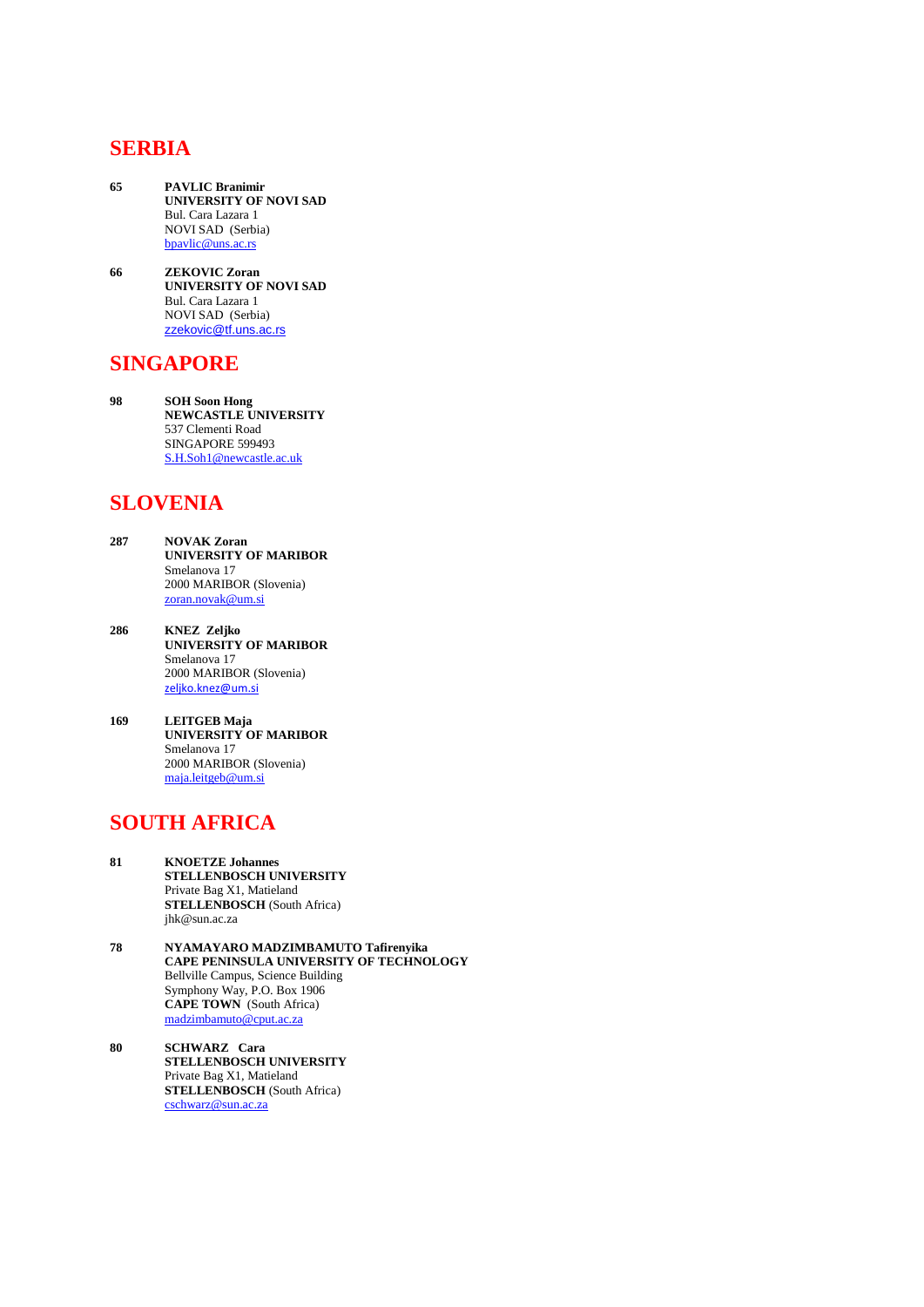#### **SOUTH KOREA**

**149 CHUN Byun-Soo PUKYONG NATIONAL UNIVERSITY** Dept. of Food Science and Technology 45 Yongso-ro,Nam-gu BUSAN 48513 (Korea) [bschun@pknu.ac.kr](mailto:bschun@pknu.ac.kr) **249 GETACHEW Adane Tilahun** Pukyong National University 45, Yongso-Ro, Nam-Gu BUSAN (Korea) [adtilahun@gmail.com](mailto:adtilahun@gmail.com) **257 KIM Jaehoon SUNGKYUNKWAN UNIVERSITY** 2066 Seobu-Ro, Jangan-Gu SUWON (Korea) **[jaehoonkim@skku.edu](mailto:jaehoonkim@skku.edu) 208 KANG Jimoon SEOUL NATIONAL UNIVERSITY** 1, Gwanak-ro, Gwanak-gu SEOUL 151-744 (Korea) kangjimoon@snu.ac.kr **17 LEE Youn-Woo SEOUL NATIONAL UNIVERSITY** School of Chemical & Biological Engineering and Institute of Chemical Processes San 56-1, Sillim-dong, Gwanak-gu

#### **SPAIN**

**130 ADAMOVIC Tijana UNIVERSIDAD DE VALLADOLID** Calle Margelina. s/n n° 47011 VALLADOLID (Spain) tijanaadamovic@gmail.com

151-744 SEOUL (Korea) [ywlee@snu.ac.kr](mailto:ywlee@snu.ac.kr)

- **113 BORRAS Alejandro INSTITUT DE CIENCIA DE MATERIALS** ICMAB-CSIC Campus UAB s/n 08193 BARCELONA, Bellaterra (Spain) aborras@icmab.es
- **30 BURATTO Rafaella Theodora UNIVERSIDAD DE VALLADOLID** Calle Margelina. s/n n° 47011 VALLADOLID (Spain) [rafaellaburatto@gmail.com](mailto:rafaellaburatto@gmail.com)
- **302 CASAS Elvira AINIA – ALTEX** Parque Tecnológico de Valencia C/Benjamin Franklin 5-11 E46980 PATERNA /VALENCIA (Spain) [ecasas@ainia.es@ainia.es](mailto:ecasas@ainia.es@ainia.es)
- **188 CIFUENTES Alejandro INSTITUTE OF FOOD SCIENCE RESEARCH** Nicolas Cabrera 9 MADRID (Spain) a.cifuentes@csic.es
- **166 COCERO ALONSO Maria Jose UNIVERSIDAD DE VALLADOLID** Calle Margelina. s/n n° 47011 VALLADOLID (Spain) mjcocero@iq.uvs.es marabraga@eq.uc.pt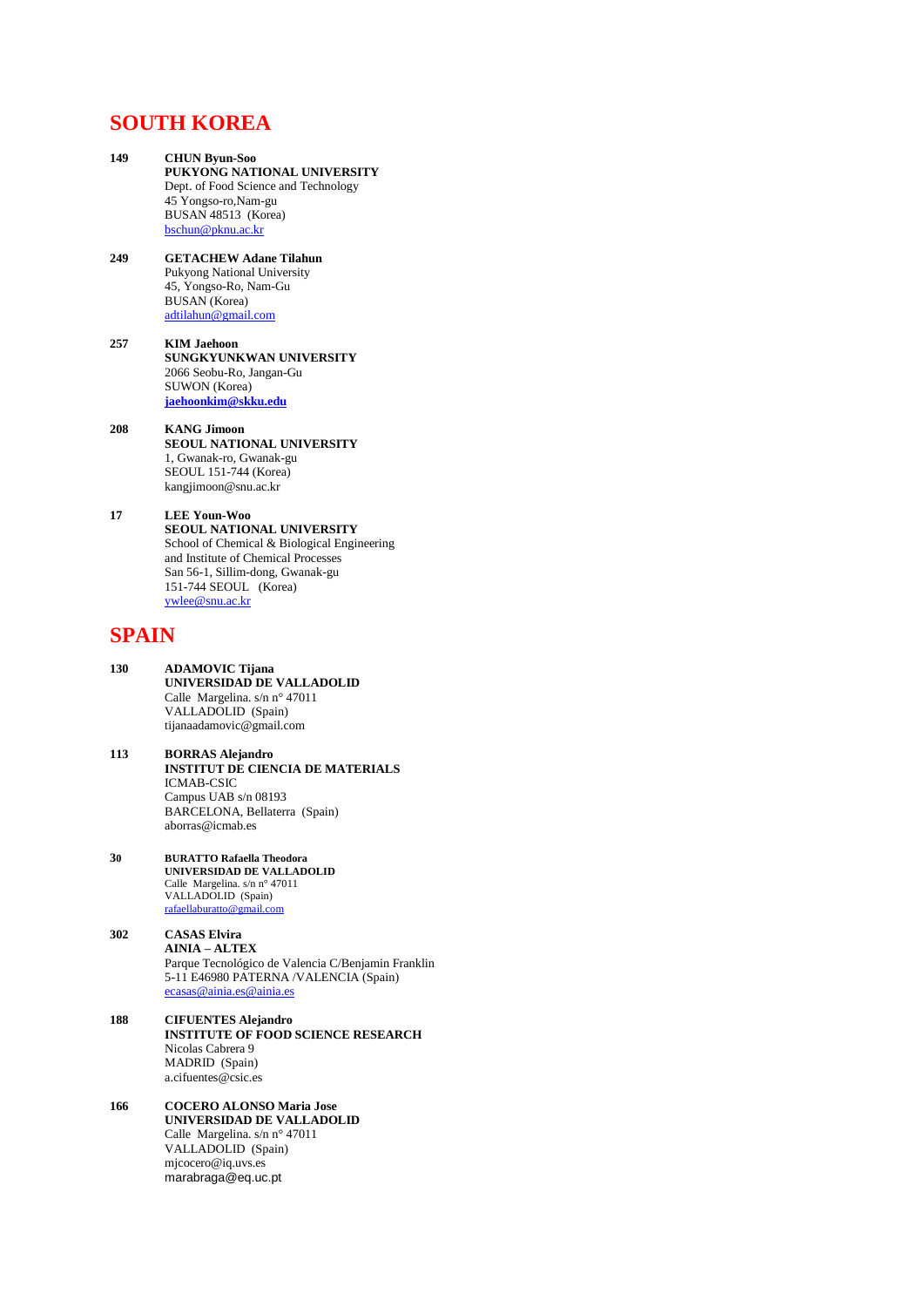- **264 CORDOBA Alba NANOMOL TECHNOLOGIES S.L. Campus UAB** BELLATERRA (Spain) acordoba@nanomol-tech.com **96 DOMINGO Concepcion INSTITUT DE CIENCIA DE MATERIALS** ICMAB-CSIC Campus UAB s/n 08193 **BARCELONA**, Bellaterra (Spain) [conchi@icmab.es](mailto:conchi@icmab.es)
- 245 **DE SANTO Ilaria HENKEL IBÉRICA S.A** P.I. Riera Marsà, Vial Nord, 2 08170 MONTORNÉS DEL VALLÉS (Spain) Ilaria.desanto@henkel.com

**95 FRAILE Julio INSTITUT DE CIENCIA DE MATERIALS** ICMAB-CSIC Campus UAB s/n 08193 BARCELONA, Bellaterra (Spain) [julio@icmab.es](mailto:julio@icmab.es)

- **301 GARCIA Miguel AINIA – ALTEX** Parque Tecnológico de Valencia C/Benjamin Franklin 5-11 E46980 PATERNA /VALENCIA (Spain) mgarcia@ainia.es
- **273 GRACIA Ignacio UNIVERSITY OF CASTILLA-LA MANCHA** Dept. of Analytical Chemistry and Food Technology Campus de Ciudad Real E-13004 CIUDAD REAL (Spain) ignacio.gracia@uclm.es

#### **178 IBANEZ EZEQUIEL Elena INSTITUTE OF FOOD SCIENCE RESEARCH** Nicolas Cabrera 9 MADRID (Spain) Elena.ibanez@csic.es

**107 LOPEZ-PERIAGO Ana INSTITUT DE CIENCIA DE MATERIALS** ICMAB-CSIC Campus UAB s/n 08193 BARCELONA, Bellaterra (Spain) amlopez@icmab.es

#### **265 MERLO Josep NANOMOL TECHNOLOGIES S.I.** Modul de Recerca B ( Edifici IBB) Campus UAB BELLATERRA (Spain) jmerlo@nanomol-tech.com

- **93 PORTOLES GIL Núria INSTITUT DE CIENCIA DE MATERIALS** ICMAB-CSIC Campus UAB s/n 08193 **BARCELONA**, Bellaterra (Spain) [nportoles@icmab.es](mailto:nportoles@icmab.es)
- **266 RODRIGUEZ Juan F. UNIVERSITY OF CASTILLA-LA MANCHA** Instituto de Tecnologia Quimica y Medioambiental Campus Universitario 13004-CIUDAD REAL (Spain) Juan.RRomero@uclm.es
- **90 RODRIGUEZ-CID Laura**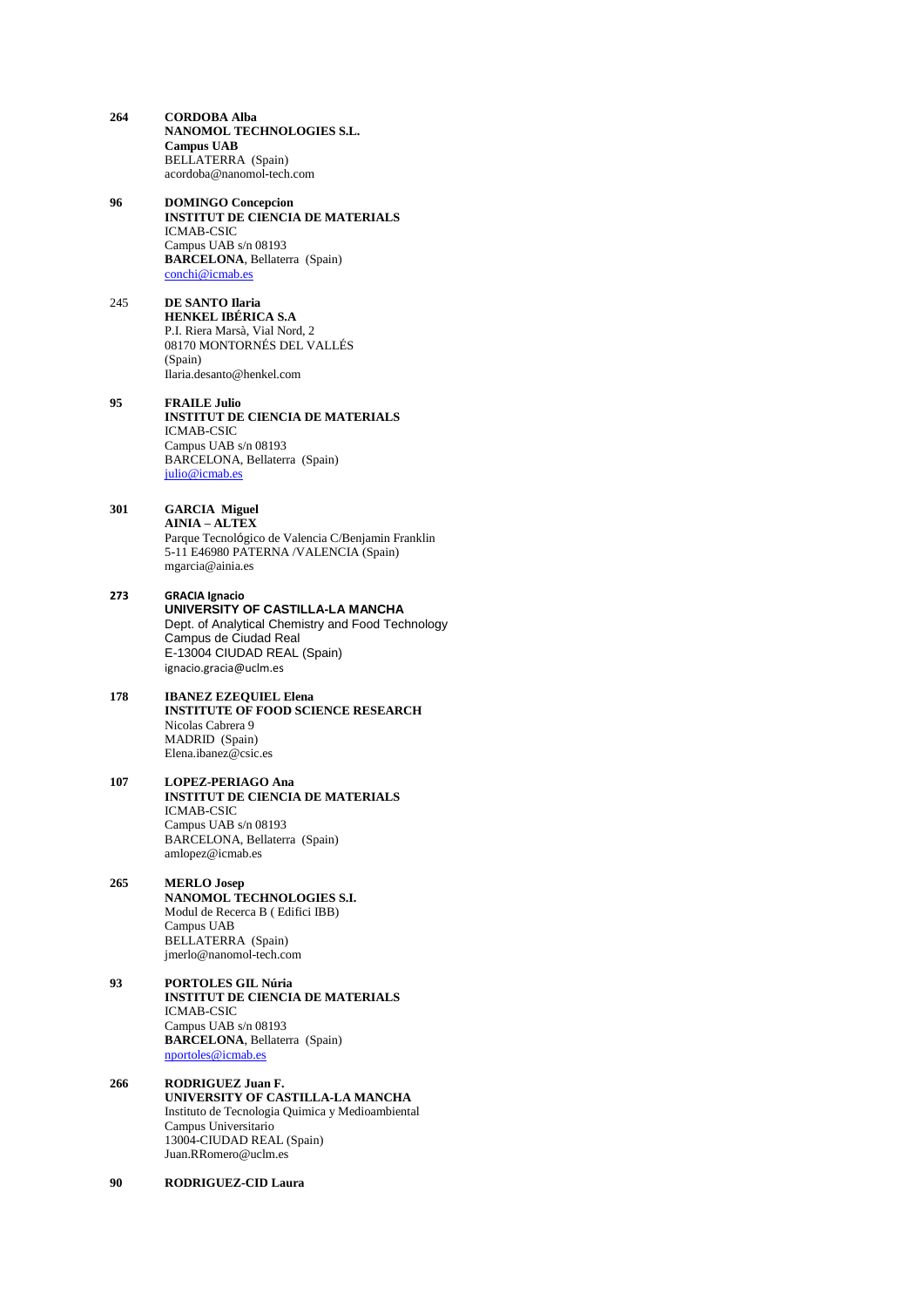**INSTITUT DE CIENCIA DE MATERIALS** ICMAB-CSIC Campus UAB s/n 08193 BARCELONA, Bellaterra (Spain) [lrodriguez@icmab.es](mailto:lrodriguez@icmab.es)

- **101 SAURINA Javier UNIVERSITY OF BARCELONA** Marti Franques s/n BARCELONA (Spain) [Xavi.saurina@ub.edu](mailto:Xavi.saurina@ub.edu)
- **128 VAQUERIZO Luis UNIVERSIDAD DE VALLADOLID** Calle Margelina. s/n n° 47011 VALLADOLID (Spain) [lvaquerizo@iq.uva.es](mailto:lvaquerizo@iq.uva.es)

**274 VENTOSA Leonor INSTITUT DE CIENCIA DE MATERIALS** Molecular Nanoscience and Organic Materials Campus UAB s/n BARCELONA, Bellaterra [ventosa@icmab.es](mailto:acordoba@nanomol-tech.com)

# **SWEDEN**

**16 AL-HAMIMI Said LUND UNIVERSITY** Kämnärsvägen 19F, 1205 **LUND (Sweden)** [Said.alhamimi@chem.lu.se](mailto:Said.alhamimi@chem.lu.se)

## **SWITZERLAND**

**270 WIDMER Philipp eCO2 SA Via Brüsighell 6** TAVERNE Switzerland) [pwidmer@eco2.ch](mailto:pwidmer@eco2.ch)

# **TAIWAN**

- **69 LIANG Ming-Tsai I-SHOU UNIVERSITY** Department of Chemical Engineering, **TAIWAN (R.O.C.)** mtliang@isu.edu.tw
- **34 LIN Wei-Jen NATIONAL TSING HUA UNIVERSITY** N° 101,Section , Kuang-Fu Road **HSINCHU** Taiwan 300013 (R O C) [s105011521@gapp.nthu.edu.tw](mailto:s105011521@gapp.nthu.edu.tw)

# **THAILAND**

**199 PUNVICHAI Teerasak PRINCE OF SONGKLA UNIVERSITY** 31 M.1 T. Huadong A.Mueng SURATTHANI (Thailand) [teerasak.punvichai@yahoo.com](mailto:teerasak.punvichai@yahoo.com)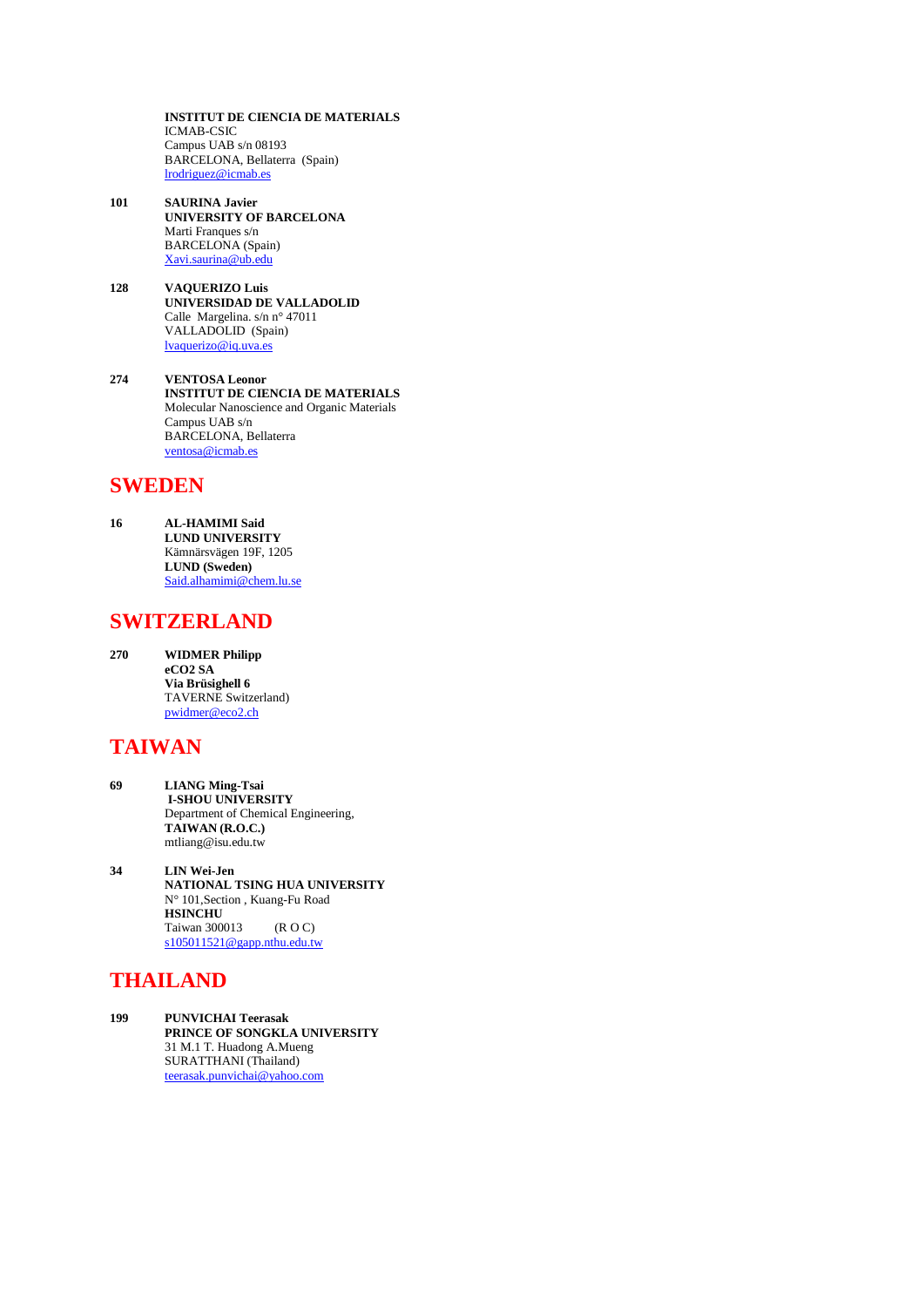# **THE CZECH REPUBLIC**

- **218 TOPIAR Martin INSTITUTE OF CHEMICAL PROCESS FUNDAMENTALS** Rozvojova 135 16502 PRAGUE (Czech Republilc) [topiar@icpf.cas.cz](mailto:topiar@icpf.cas.cz)
- **151 ROTH Michal THE CZECH ACADEMY OF SCIENCES** Institute of Analytical Chemistry Veveri 97 60200 BRNO (Czech Republic) [roth@iach.cz](mailto:roth@iach.cz)

# **THE NETHERLANDS**

- **292 BOD Livio UTRECHT UNIVERSITY** Djambistraat 33-3 AMSTERDAM (Netherlands) l.bod@students.uu.nl
- **41 MEGENS Gérald OMNIEXTRACT bv** Karrevracht 18 UDEN (The Netherlands) [geraldmegens@gmail.com](mailto:geraldmegens@gmail.com)
- **305 SEVENIJE Martyjn ARN B.V** Nieuwe Piecklaan 1 WEURT 6551 DX (The Netherlands) t.vanwinden@arnbv.nl
- **304 VAN WINDEN Antonius ARN B.V** Nieuwe Piecklaan 1 WEURT 6551 DX (The Netherlands) t.vanwinden@arnbv.nl

# **TRINIDAD AND TOBAGO**

**70 MAHARAJ Sharad THE UNIVERSITY OF THE WEST INDIES** Max Richards Building University Drive **ST AUGUSTINE (**Trinidad, West Indies) sharaduwi@gmail.com

# **TUNISIA**

**15 DEROUICHE Hajer CEO & FOUNDER ACTIFS PRECIEUX APEX S.A** Usine Apex- Lot 31 Zone Industrielle Zriba 4 Zagouan 1152 ZAGHOUAN (Tunisia) hajer.derouiche@actifsprecieux.com

#### **TURKEY**

**253 AKGÜN Iȿik Sena**  KOÇ UNIVERSITY Rumelifeneri Mahallesi, Rumelifeneri Yolu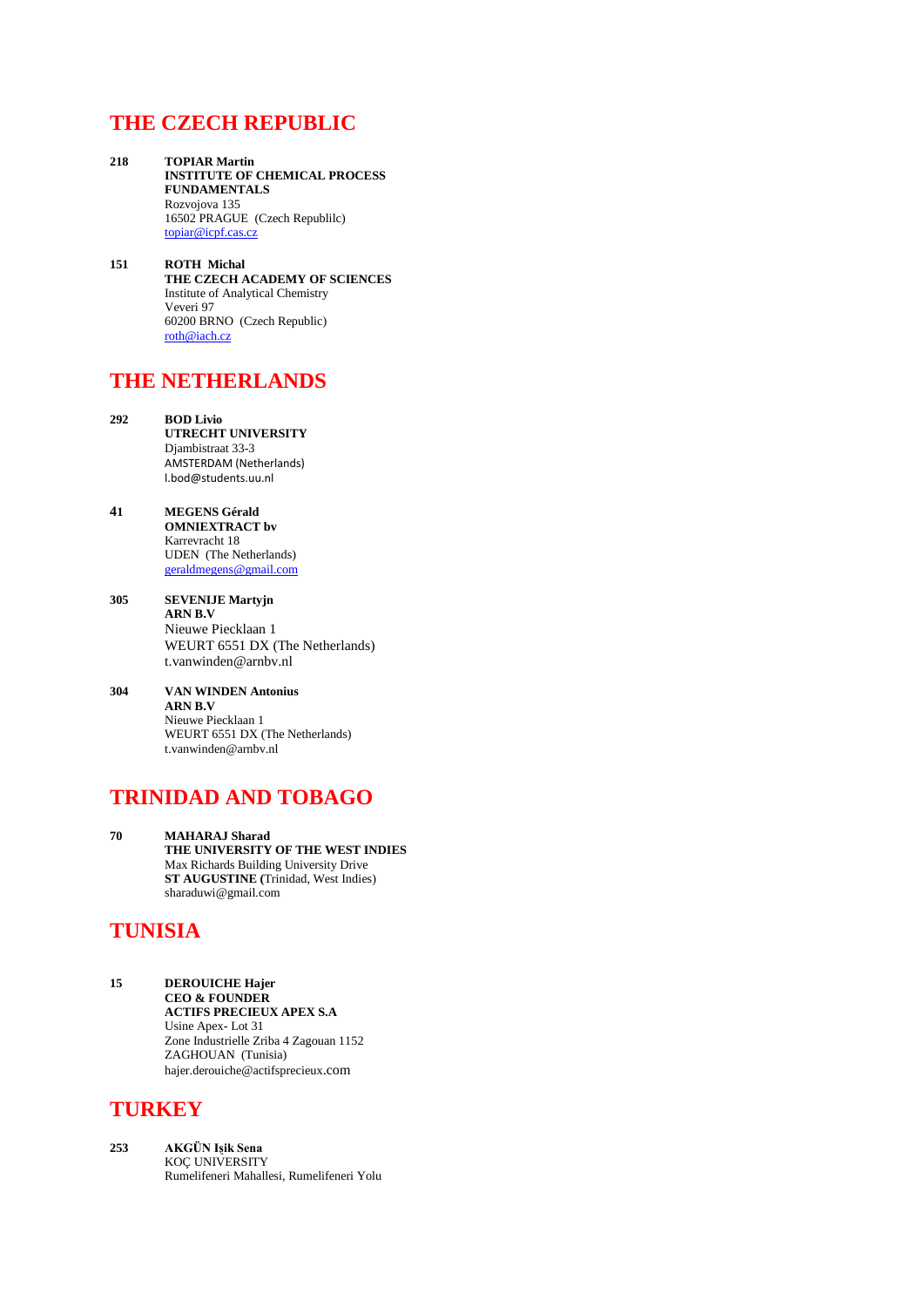34450 SARIYER/ISTANBUL (Turkey) Iakgun16@ku.edu.tr

- **241 ERKEY Can KOC UNIVERSITY** Rumeli Feneri Yolu SARIYER 4450 ISTANBUL (Turkey) **[cerkey@ku.edu.tr](mailto:cerkey@ku.edu.tr)**
- **01 GIRAY Sultan CURUKOVA UNIVERSITY** C.U. FEN EDEBIYAT FAKULTESI Kimya Bölümü 01330 ADANA (Turkey) [esgiray@cu.edu.tr](mailto:esgiray@cu.edu.tr)
- **219 GÖNEN Mehmet SÜLEYMAN DEMIREL UNIVERSITY** Muhendislik Fak. Kimya Muh. Bol. Batı Kampus E-13 Blok Cunur ISPARTA (Turkey) **[Gonen19@gmail.com](mailto:Gonen19@gmail.com)**
- **228 INÖNÜ Zeynep KOC UNIVERSITY** Rumelifeneri Yolu, 34450, Sariyer ISTANBUL (Turkey) [Zinonu15@ku.edu.tr](mailto:Zinonu15@ku.edu.tr)
- **259 SAHIN Ibrahim KOC UNIVERSITY** Mühendislik Fakültesi, 106 A Rumelifeneri Yolu, Sariyer ISTANBUL (Turkey) isahin@ku.edu.tr
- **204 YÜKSEL Asli IZMIR INSTITUTE OF TECHNOLOGY** Gulbahce Urla IZMIR (Turkey) [asliyuksel@iyte.edu.tr](mailto:asliyuksel@iyte.edu.tr)

# **UNITED KINGDOM**

- **284 BENNETT Thomas M. UNIVERSITY OF NOTTINGHAM** Inorganic Dept. University Park NOTTINGHAM NG7 2RD [t.bennett@nottingham.ac.uk](mailto:t.bennett@nottingham.ac.uk)
- **129 DURI Bushra UNIVERSITY OF BIRMINGHAM** School of Chemical Engineering Edgbaston BIRMINGHAM B15 2TT (United Kingdom) [b.al-duri@bham.ac.uk](mailto:b.al-duri@bham.ac.uk)
- **152 FALGOUT Zachary UNIVERSITY OF EDINBURGH** Colin Maclaun Road,King's Building EDINBURGH ( United Kingdom) [z.falgout@ed.ac.uk](mailto:z.falgout@ed.ac.uk)
- **291 IRVING Sam UNIVERSITY OF NOTTINGHAM 43 a Haydn Road, Sherwood** NOTTINGHAM (United Kingdom) Sam.h.irving@gmail.com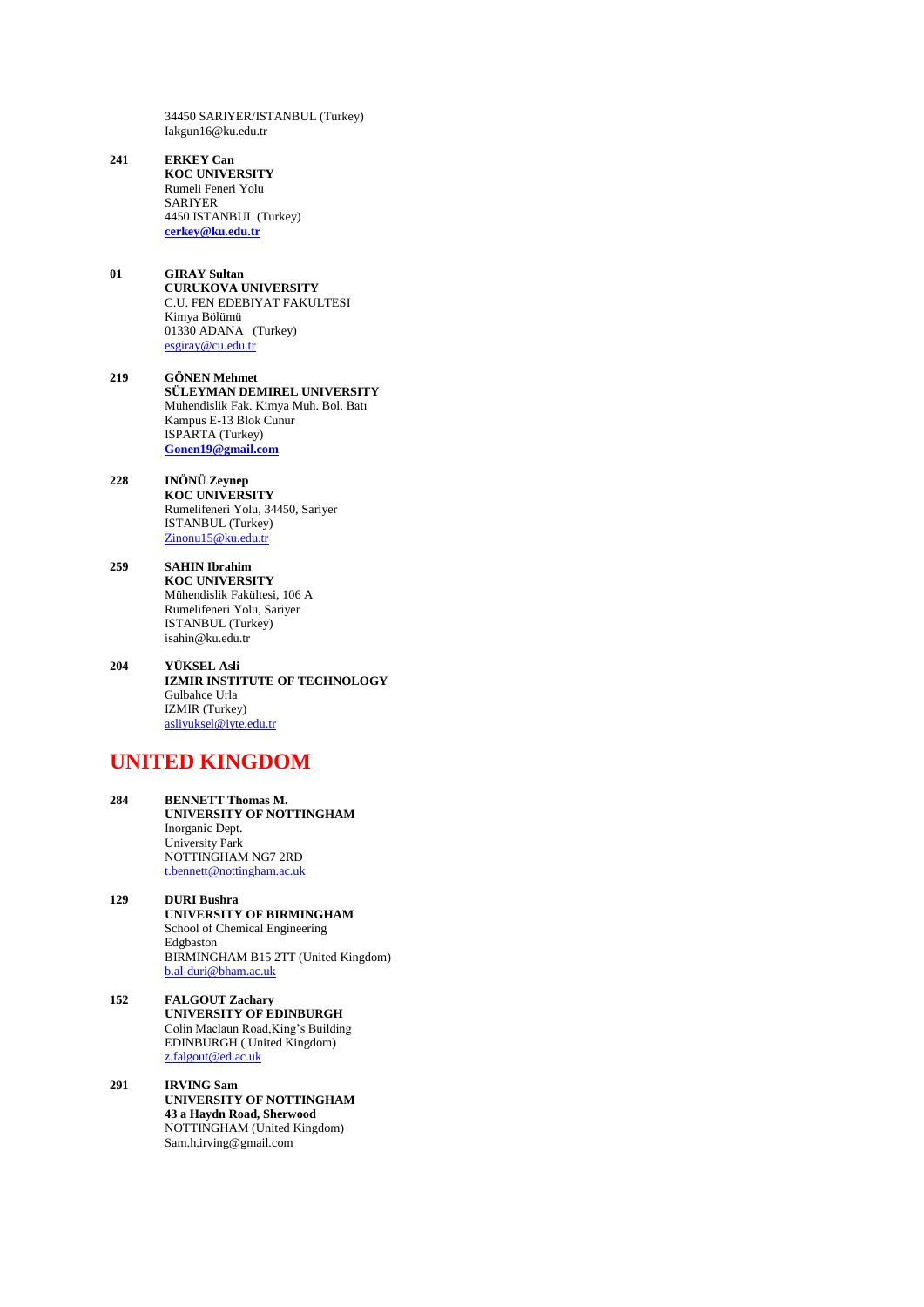- **182 LESSA MATOS Ravenna UNIVERSITY OF BIRMINGHAM** Edgbaston BIRMINGHAM (United Kingdom) [rxl523@student.bham.ac.uk](mailto:rxl523@student.bham.ac.uk)
- **194 LOCZENSKI Rabea UNIVERSITY OF NOTTINGHAM** University Park NOTTINGHAM NG7 2RD (United Kingdom) [Paxrl1@nottingham.ac.uk](mailto:Paxrl1@nottingham.ac.uk)
- **299 WHITE Lisa UNIVERSITY OF NOTTINGHAM**  Clifton Boulevard NOTTINGHAM (United Kingdom) Lisa.white@nottingham.ac.uk

# **U S A**

- **324 ALLEN Aaron CRITICAL CYCLE LLC** 1608 Mcpherson Avenue RICHLAND (USA) mnrnln@yahoo.com
- **206 DE PASQUALE Dave WATERS CORPORATION** 34 Maple St. MILFORD, MA 01757 (USA) [david\\_depasquale@waters.com](mailto:david_depasquale@waters.com)
- **52 DICKMANN James VIRGINIA TECH** Dept of Chemical Engineering BLACKSBURG (USA) [jsdickma@vt.edu](mailto:jsdickma@vt.edu)
- **06 DIXON David Prof. SOUTH DAKOTA SCHOOL OF MINES**  Department of Chemical and Biological Engineering 501 E. Saint Joseph Street RAPID CITY, SD 57701 (USA) [david.dixon@utexas.edu](mailto:david.dixon@utexas.edu)
- **167 FOLLIN John GENERAL ATOMICS** 3055 General Atomics Court SAN DIEGO, California (USA) [John.follin@ga.com](mailto:John.follin@ga.com)
- **59 HOLAHAN Scott VIRGINIA TECH** Dept of Chemical Engineering BLACKSBURG (USA) [scotth95@vt.edu](mailto:scotth95@vt.edu)
- **10 KING Jerry UNIVERSITY OF ARKANSAS** Dept. of Chemical Engineering 3202 Bell Engineering Center FAYETTEVILLE, AR 72701 (USA) [jwking1@uark.edu](mailto:jwking1@uark.edu)
- **75 KIRAN Erdogan VIRGINIA TECH** 133 Randolph Hall (0211) BLACKSBURG VA 24061 (USA) [ekiran@vt.edu](mailto:ekiran@vt.edu)
- **306 KIRAN Gunin VIRGINIA TECH**